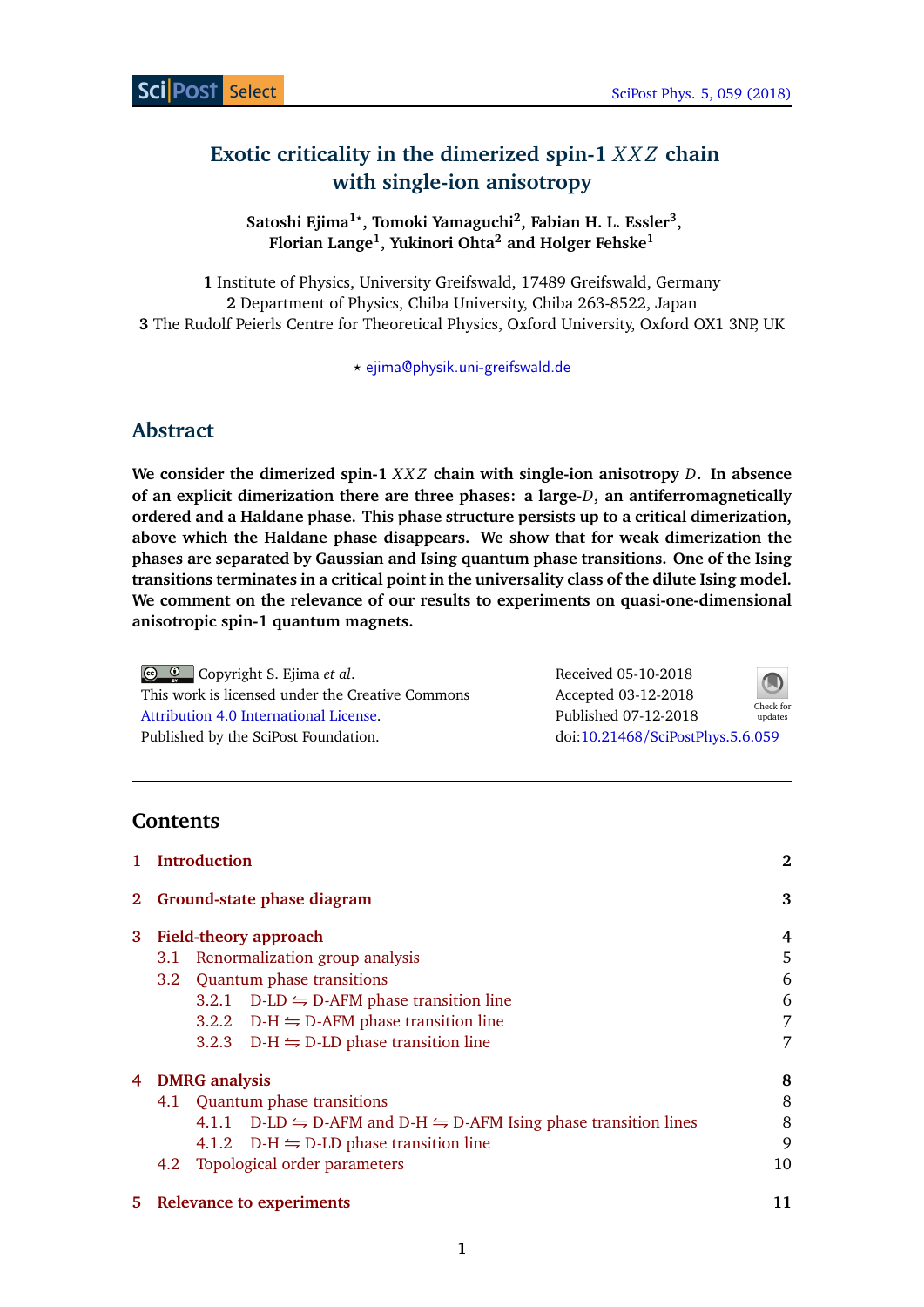| <b>6</b> Summary and Conclusions                     | 11                                                 |  |
|------------------------------------------------------|----------------------------------------------------|--|
| A Low-energy projections of operators                |                                                    |  |
|                                                      | 13                                                 |  |
| A.2 Integrating out the fermionic degrees of freedom | 14                                                 |  |
|                                                      |                                                    |  |
| <b>B</b> Determination of phase boundaries           | 14                                                 |  |
| C Ground-state phase diagram for strong dimerization | 15                                                 |  |
|                                                      | A.1 Integrating out the bosonic degrees of freedom |  |

## <span id="page-1-0"></span>**1 Introduction**

It is well established that quantum effects in one-dimensional antiferromagnetic (AFM) spin systems lead to interesting physical phenomena. While a uniform Heisenberg chain is gapless for half-integer spins, an exotic ground state with a finite gap appears for integer spins [[1](#page-15-0)]. For spins  $S = 1$ , this Haldane phase can be understood in the framework of the Affleck-Kennedy-Lieb-Tasaki model [[2,](#page-15-1) [3](#page-15-2)], whose exact ground state can be constructed in terms of valence bonds, i.e., singlet pairs of  $S = 1/2$  spins. Meanwhile, the Haldane phase is recognized as a symmetry-protected topological (SPT) state [[4,](#page-15-3)[5](#page-15-4)] and attracts continued attention from both theoretical and experimental points of view. For instance, the Haldane gap was confirmed experimentally in a compound with Ni<sup>2+</sup> ions Ni $(C_2H_8N_2)_2$ NO $_2$ (ClO<sub>4</sub>) [[6,](#page-15-5)[7](#page-15-6)], in which a small value of the single-ion anisotropy *D* was reported [[8](#page-15-7)]. A minimal model for the description of such anisotropic spin-1 chains is

<span id="page-1-1"></span>
$$
\hat{H}_{XXZ,D} = J \sum_{j} (\hat{\mathbf{S}}_j \cdot \hat{\mathbf{S}}_{j+1})_{\Delta} + D \sum_{j} (\hat{S}_j^z)^2, \tag{1}
$$

where  $(\hat{S}_j \cdot \hat{S}_{j+1})_{\Delta} = \hat{S}_j^x \hat{S}_{j+1}^x + \hat{S}_j^y$ *j S*ˆ *y j*+1 + *∆S*ˆ*<sup>z</sup> j S*ˆ*z j*+1 . Assuming a positive exchange parameter *J >* 0 and *∆ >* 0, the ground-state phase diagram exhibits three gapped phases [[9](#page-15-8)]. At the isotropic point ( $D = 0$  and  $\Delta = 1$ ) the model is in a Haldane phase. A sufficiently strong single-ion anisotropy *D/J* induces a Gaussian quantum phase transition (QPT) with central charge  $c = 1$  to a topologically trivial large-*D* (LD) phase. On the other hand, increasing  $\Delta$  for fixed  $D = 0$  from the isotropic point leads to a Ising QPT with  $c = 1/2$  to a long-range ordered AFM phase. At larger values of *∆* and *D* there is a first order transition between the LD and AFM phases.

A natural extension of the spin-1 *X X Z* chain [\(1\)](#page-1-1) is the introduction of an explicit bond alternation

<span id="page-1-2"></span>
$$
\hat{H} = \hat{H}_{XXZ,D} + J \sum_{j} \delta(-1)^{j} (\hat{\mathbf{S}}_{j} \cdot \hat{\mathbf{S}}_{j+1})_{\Delta}.
$$
\n(2)

Interestingly this model realizes dimerized versions of the same three phases as the one described by Eq. [\(1\)](#page-1-1), namely, dimerized Haldane (D-H), AFM (D-AFM) and LD (D-LD) phases. The case  $D = 0$  has been studied previously [[10,](#page-15-9) [11](#page-15-10)] and it was found that the D-H to D-LD transition is again of the Gaussian type, but the *entire* D-AFM-phase boundary, including the transition to the D-LD phase, belongs to the Ising universality class. A key question is how the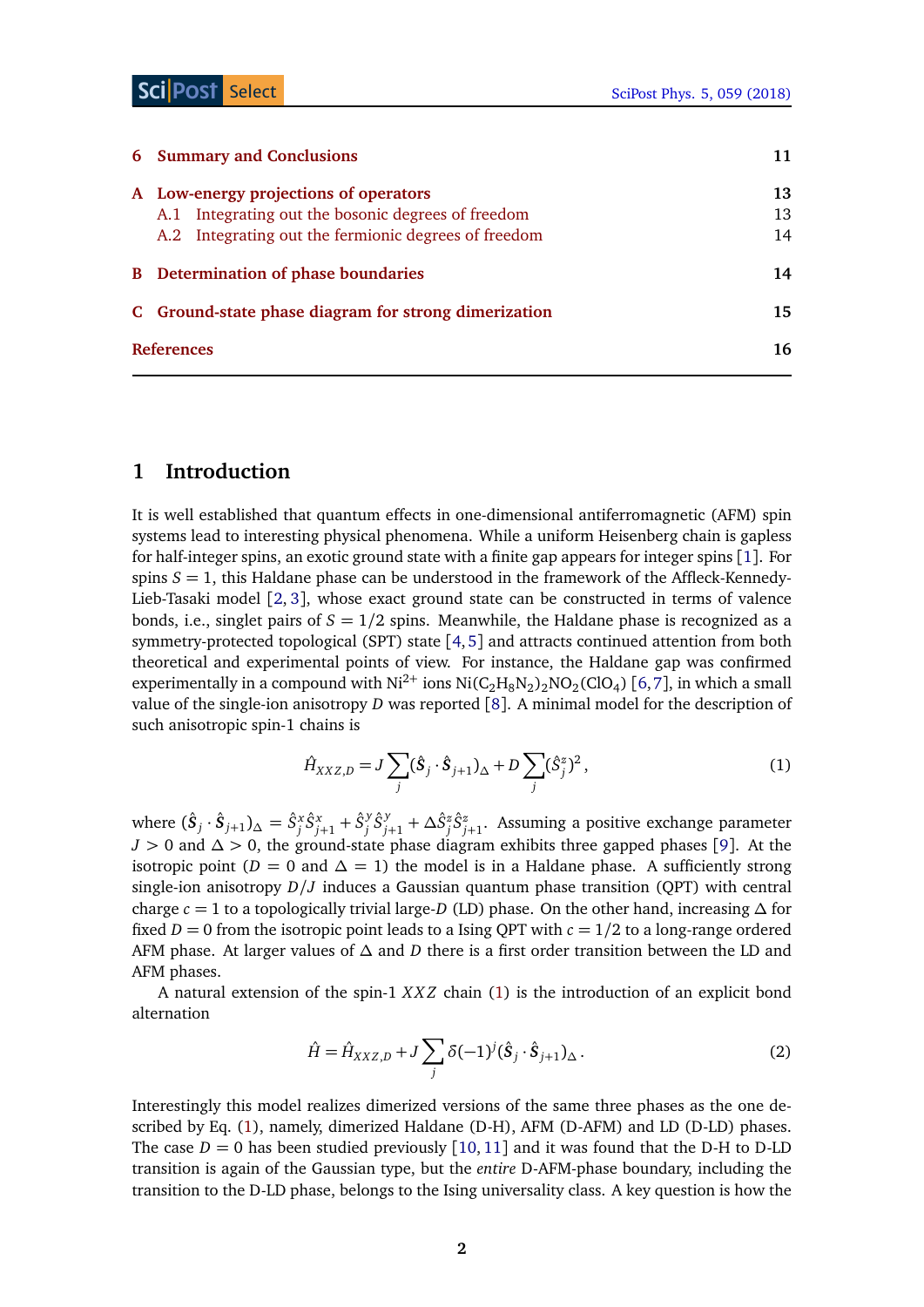criticality at the phase boundary changes, if both *D* and  $\delta$  are finite. Earlier studies of halffilled Hubbard-type models realizing SPT insulating and long-range ordered (charge-densitywave) phases [[12–](#page-15-11)[14](#page-15-12)] indicated a transition line that is separated into continuous Ising and first-order QPTs. The meeting point of these lines belongs to the tricritical Ising universality class with  $c = 7/10$ , which can be described by the second minimal model of conformal field theory [[15,](#page-16-0)[16](#page-16-1)].

In this paper, we determine and analyze the ground-state phase diagram of the extended model [\(2\)](#page-1-2) by means of field theory and matrix-product-state based density-matrix renormalization group (DMRG) [[17,](#page-16-2) [18](#page-16-3)] techniques, focusing on the quantum criticality at the phase boundaries. By calculating the central charge *c*, we provide compelling evidence for the existence of a critical point in the tricritical Ising universality class. Field-theory predictions for the phases and the nature of the phase boundaries of the model [\(2\)](#page-1-2) with both single-ion anisotropy *D* and bond alternation  $\delta$  are shown to be in excellent agreement with numerical simulations. Finally, we discuss the relevance of our results to experiments on dimerized spin-1 materials [[19](#page-16-4)].

## <span id="page-2-0"></span>**2 Ground-state phase diagram**

Let us first describe the numerical method we have used to determine the phase boundaries of the model [\(2\)](#page-1-2). By means of the infinite DMRG (iDMRG) [[20](#page-16-5)] a characteristic correlation length *ξ<sup>χ</sup>* can be calculated. While this *ξ<sup>χ</sup>* is always finite for fixed bond dimension *χ*, it strongly peaks at a critical point and therefore allows for an accurate determination of QPT points, see Appendix [B.](#page-13-1) This approach was already applied to half-filled Hubbard-type models [[12](#page-15-11)[–14](#page-15-12)].

In order to identify the different continuous phase transitions occurring in the model [\(2\)](#page-1-2), we calculate the corresponding central charges *c* via the entanglement entropy. For a critical system with *L* sites and periodic boundary conditions, the von Neumann entanglement entropy of a contiguous block of  $\ell$  sites with the rest of the system is  $S_L(\ell) = \frac{c}{3} \ln \left[ \frac{L}{\pi} \right]$  $\frac{L}{\pi}$  sin $\left(\frac{\pi\ell}{L}\right)$  $\left[\frac{\tau \ell}{L}\right)\right] + s_1,$  where  $\mathit{s}_1$  is a non-universal constant [[21](#page-16-6)]. An accurate determination of the central charge is possible by using the relation [[13,](#page-15-13)[22](#page-16-7)]

<span id="page-2-1"></span>
$$
c^*(L) \equiv \frac{3[S_L(L/2 - 2) - S_L(L/2)]}{\ln\{\cos[\pi/(L/2)]\}},
$$
\n(3)

where in view of the explicit dimerization the doubled unit cell has been taken into account. Calculating the central charge numerically via Eq. [\(3\)](#page-2-1), the universality classes of the QPT points are confirmed; this is demonstrated in Appendix [B.](#page-13-1)

For iDMRG simulations typical truncation errors are 10−12, using bond dimensions *χ* up to 1600. In the case of finite-system DMRG calculations with periodic boundary conditions, e.g., by estimating the central charge via Eq. [\(3\)](#page-2-1), the maximal truncation errors are about  $10^{-9}$ , with *χ* up to 6000.

Figure [1\(](#page-3-1)a) shows the ground-state phase diagram of the model [\(2\)](#page-1-2) for  $\delta = 0.1$ . For weak dimerization, the D-H phase survives between the D-LD and D-AFM phases. In contrast to the model without dimerization, however, the transition between the D-LD and D-AFM phases is continuous below a critical end point ( $\Delta_{ce}$ ,  $D_{ce}/J$ ) $\simeq$ (3.90, 3.64). Like the D-H≒D-AFM line, this part of the transition belongs to the Ising universality class with central charge  $c = 1/2$ , except for the critical end point, which belongs to the universality class of the tricritical Ising model with  $c = 7/10$ . A tricritical Ising point at which the transition becomes first order is not observed in the dimerized model without single-ion anisotropy, simply because in this case the transition between the D-LD and D-AFM phases is always continuous. At the phase boundaries involving the Haldane phase, the universality classes are the same as in the non-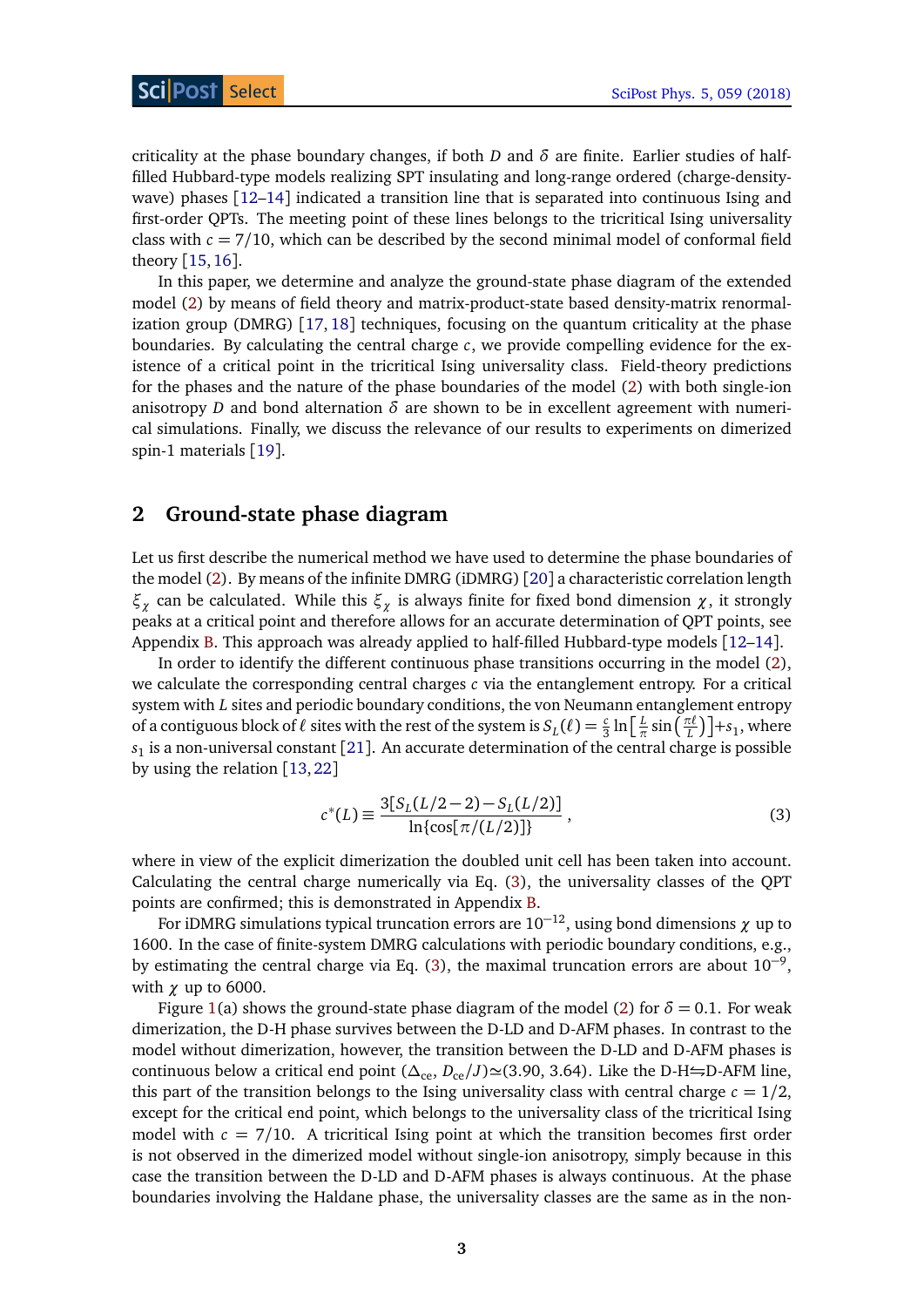<span id="page-3-1"></span>

Figure 1: (a): Ground-state phase diagram of the model [\(2\)](#page-1-2) for  $\delta = 0.1$ . The error bar of the tricritical (Ising) point is smaller than the symbol size.  $\langle \sigma^3 \rangle$  denotes the third Ising order parameter, determining the Ising QPT between the D-H or D-LD phase and the D-AFM phase. (b): Numerically obtained central charge *c* ∗ (*L*) on various phase transition lines from Eq. [\(3\)](#page-2-1) with  $L = 128$  and periodic boundary conditions.

dimerized model. Now the tricritical point, where the Haldane phase vanishes, is at  $(\Delta_{tr})$  $D_{\text{tr}}/J$ ) $\approx$ (2.58, 2.22). For  $\delta \neq 0$ , the central charge at this point is  $c = 1$ .

In the following, combining field theory and DMRG, we discuss various QPTs, including the direct Ising transition from the D-LD to the D-AFM phase.

## <span id="page-3-0"></span>**3 Field-theory approach**

In order to obtain a field-theory description of the model in the vicinity of the various phase transition lines we consider the Hamiltonian

<span id="page-3-2"></span>
$$
\hat{H}_{\text{FT}} = \hat{H} - J \sum_{j} (1 - \alpha) (\hat{S}_j \cdot \hat{S}_{j+1})_{\Delta'}^2, \tag{4}
$$

which differs from Eq. [\(2\)](#page-1-2) by an additional biquadratic exchange term. A field-theory description of the model [\(4\)](#page-3-2) can be constructed in the vicinity of the Takhtajan-Babujian point [[23,](#page-16-8)[24](#page-16-9)]  $(\alpha = 0, \delta = 0, D = 0, \Delta = 1 \text{ and } \Delta' = 1)$  following Ref. [[25](#page-16-10)]. This leads to a Hamiltonian density of the form

<span id="page-3-3"></span>
$$
\hat{\mathcal{H}} = \sum_{a=1}^{3} \frac{\mathrm{i} v_a}{2} [\hat{L}_a \partial_x \hat{L}_a - \hat{R}_a \partial_x \hat{R}_a] - \mathrm{i} m_a \hat{R}_a \hat{L}_a + \sum_{a=1}^{3} g_a \hat{J}^a \hat{J}^a + \lambda \hat{\sigma}^1 \hat{\sigma}^2 \hat{\sigma}^3, \tag{5}
$$

where  $\hat{L}_a$  and  $\hat{R}_a$  are left and right moving Majorana fermions,  $\hat{\sigma}^a$  are three Ising order parameter fields and

$$
\hat{J}^a = - (i/2) \epsilon^{abc} [\hat{L}_b \hat{L}_c + \hat{R}_b \hat{R}_c].
$$
 (6)

The parameter  $\lambda$  in  $\hat{\mathcal{H}}$  is proportional to the dimerization  $\delta$  and by virtue of the U(1) symmetry of the microscopic Hamiltonian [\(4\)](#page-3-2) we have  $v_1 = v_2$ ,  $m_1 = m_2 \equiv m$ , and  $g_1 = g_2 \equiv g$ .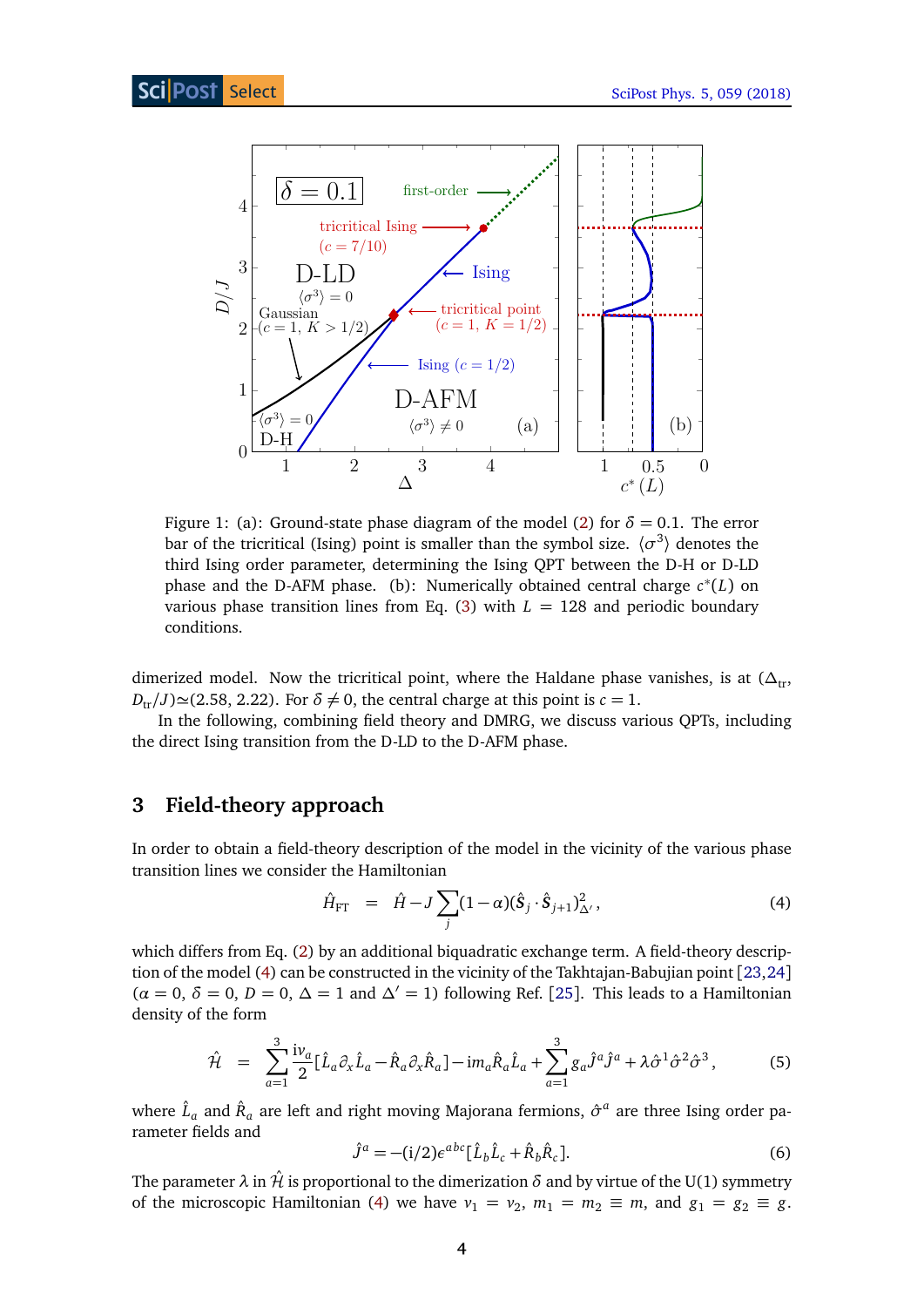The masses  $m$  and  $m_3$  are functions of  $D$  and  $\alpha$ . The functional form of this dependence is only known in the vicinity of the Takhtajan–Babujian point and in what follows we therefore take  $m<sub>3</sub>$  and  $m$  as free parameters, which we adjust in order to recover the structure of the phase diagram obtained by DMRG. Our main working assumption is that the field theory [\(4\)](#page-3-2) remains a good description of the low-energy degrees of freedom in the vicinity of the various phase transition lines in the microscopic model even far away in parameter space from the Takhtajan–Babujian point. We note that an alternative way of deriving a field theory proposed by Schulz [[26](#page-16-11)] leads to equivalent results. A third approach would be to develop a fieldtheory description around the SU(3) symmetric point of the spin-1 chain [[27](#page-16-12)[–30](#page-16-13)], but we do not pursue this here. The relation between lattice spin operators and continuum fields is

$$
\hat{S}_j^a \sim \hat{M}^a(x) + (-1)^j \hat{n}^a(x) , \qquad (7)
$$

where  $x = ja_0$  ( $a_0$  is the lattice spacing). The smooth components of the spin operators are proportional to the currents  $\hat{M}^a(x)\,{\propto}\,\hat{J}^a(x),$  while  $\hat{n}^a(x)$  are expressed in terms of Ising order and disorder operators as

$$
\hat{n}^x(x) \propto \hat{\sigma}^1(x)\hat{\mu}^2(x)\hat{\mu}^3(x), \tag{8}
$$

$$
\hat{n}^y(x) \propto \hat{\mu}^1(x)\hat{\sigma}^2(x)\hat{\mu}^3(x), \tag{9}
$$

$$
\hat{n}^z(x) \propto \hat{\mu}^1(x)\hat{\mu}^2(x)\hat{\sigma}^3(x). \tag{10}
$$

In order to facilitate comparisons between field-theory and iDMRG results for the lattice model it is useful to define lattice operators

$$
\hat{m}_j^{\alpha} = \frac{\hat{S}_j^{\alpha} + \hat{S}_{j+1}^{\alpha}}{2}, \quad \hat{n}_j^{\alpha} = (-1)^j \frac{\hat{S}_j^{\alpha} - \hat{S}_{j+1}^{\alpha}}{2}.
$$
\n(11)

At long distances we have

$$
\hat{m}_j^a \approx \hat{M}^a(x) , \quad \hat{n}_j^a \approx \hat{n}^a(x) . \tag{12}
$$

It is convenient to use the  $U(1)$  symmetry to bosonize

$$
\hat{L}_1 + i\hat{L}_2 \sim \frac{1}{\sqrt{\pi a_0}} e^{-i\sqrt{4\pi}\hat{\varphi}_L}, \quad \hat{R}_1 + i\hat{R}_2 \sim \frac{1}{\sqrt{\pi a_0}} e^{i\sqrt{4\pi}\hat{\varphi}_R}.
$$
 (13)

In terms of the corresponding canonical Bose field  $\hat{\Phi} = \hat{\varphi}_L + \hat{\varphi}_R$  and the dual field  $\hat{\Theta} = \hat{\varphi}_R - \hat{\varphi}_L$ the field theory [\(5\)](#page-3-3) reads:

<span id="page-4-1"></span>
$$
\hat{\mathcal{H}} = \hat{\mathcal{H}}_3 + \hat{\mathcal{H}}_B + \hat{\mathcal{H}}_{int}, \tag{14}
$$

$$
\hat{\mathcal{H}}_3 = \frac{\mathrm{i}v_3}{2} [\hat{L}_3 \partial_x \hat{L}_3 - \hat{R}_3 \partial_x \hat{R}_3] - \mathrm{i}m_3 \hat{R}_3 \hat{L}_3, \tag{15}
$$

$$
\hat{\mathcal{H}}_B = \frac{v}{2} \left[ \frac{1}{K} (\partial_x \hat{\Phi})^2 + K (\partial_x \hat{\Theta})^2 \right] - \frac{m}{\pi a_0} \cos \sqrt{4 \pi} \hat{\Phi}, \tag{16}
$$

$$
\hat{\mathcal{H}}_{int} = \frac{2ig}{\pi a_0} \cos(\sqrt{4\pi} \hat{\Phi}) \hat{L}_3 \hat{R}_3 + \lambda' \sin(\sqrt{\pi} \hat{\Phi}) \hat{\sigma}^3, \tag{17}
$$

where  $K$  is the Luttinger liquid (LL) parameter.

#### <span id="page-4-0"></span>**3.1 Renormalization group analysis**

The most relevant perturbation is always the dimerization, and concomitantly at weak coupling the  $\lambda'$  term reaches strong coupling first under the renormalization group (RG) flow. This results in a non-zero dimerization

$$
\langle \hat{d} \rangle \equiv \left\langle \frac{1}{L} \sum_{j} \hat{D}_{j} \right\rangle \neq 0 , \quad \hat{D}_{j} = (-1)^{j} \hat{S}_{j} \cdot \hat{S}_{j+1}.
$$
 (18)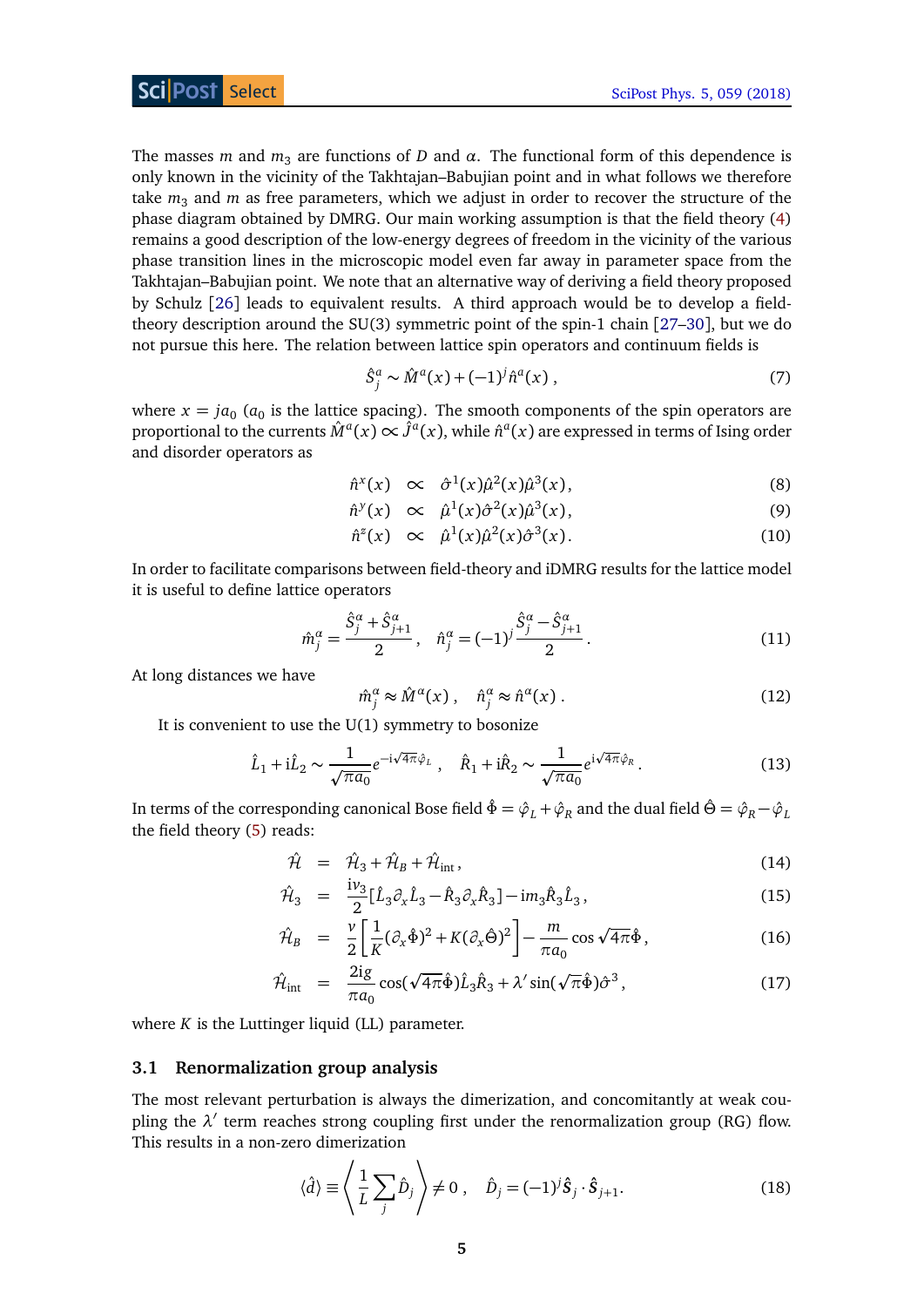#### **ScilPost** [Select](https://scipost.org)

For later convenience we define a lattice version of the normal-ordered dimerization operator

$$
\hat{d}_j = \frac{\hat{D}_j + \hat{D}_{j+1}}{2} - \langle \hat{d} \rangle \,. \tag{19}
$$

To see what happens after the dimerization perturbation has reached strong coupling we consider the next most relevant operators, which are the Majorana mass term and the cos-term in the bosonic sector. Assuming that we have  $m > 0$ , what happens then depends on the sign of the Majorana mass term  $m_3$ . If it is positive the third Ising model is in its disordered phase  $\langle \hat{\sigma}^3(x) \rangle = 0$ , while  $m_3 < 0$  implies that  $\langle \hat{\sigma}^3(x) \rangle \neq 0$ . In the latter case the strong coupling RG fixed point is amenable to a mean-field analysis. The term  $\hat{\mathcal{H}}_{\rm int}$  coupling the bosonic and fermionic sectors can be decoupled, e.g.

$$
\hat{\sigma}^3(x)\sin(\sqrt{\pi}\Phi(x)) \to \langle \hat{\sigma}^3(x) \rangle \sin(\sqrt{\pi}\hat{\Phi}(x)) + \hat{\sigma}^3(x)\langle \sin(\sqrt{\pi}\hat{\Phi}(x)) \rangle. \tag{20}
$$

This leads to a mean-field description in terms of an Ising model in a longitudinal field and a double sine-Gordon model [[31,](#page-16-14)[32](#page-17-0)]

$$
\hat{\mathcal{H}}_{\text{MF}} = \frac{\mathrm{i}\nu_3}{2} [\hat{L}_3 \partial_x \hat{L}_3 - \hat{R}_3 \partial_x \hat{R}_3] - \mathrm{i}\tilde{m}_3 \hat{R}_3 \hat{L}_3 + h\hat{\sigma}^3 + \frac{\nu}{2} \left[ \frac{1}{K} (\partial_x \hat{\Phi})^2 + K (\partial_x \hat{\Theta})^2 \right] - \frac{\tilde{m}}{\pi a_0} \cos(\sqrt{4\pi} \hat{\Phi}) + \tilde{\lambda} \sin(\sqrt{\pi} \hat{\Phi}), \tag{21}
$$

where

$$
\tilde{\lambda} = \lambda' \langle \hat{\sigma}^3 \rangle, \quad h = \lambda' \langle \cos(\sqrt{4\pi} \hat{\Phi}) \rangle, \n\tilde{m} = m + 2ig \langle \hat{R}_3 \hat{L}_3 \rangle, \quad \widetilde{m}_3 = m_3 + \frac{2g}{\pi a_0} \langle \cos(\sqrt{4\pi} \hat{\Phi}) \rangle.
$$
\n(22)

The classical ground state of the double sine-Gordon model is obtained by solving

$$
\frac{2\tilde{m}}{\pi}\sin(\sqrt{4\pi}\hat{\Phi}_c) + \tilde{\lambda}\cos(\sqrt{\pi}\hat{\Phi}_c) = 0.
$$
 (23)

Importantly, this tells us that for  $\widetilde{m} > 0$  we have

$$
\langle \cos(\sqrt{\pi}\hat{\Phi}(x)) \rangle \neq 0 , \qquad (24)
$$

which in turn implies that

$$
\langle \hat{n}^z(x) \rangle \propto \langle \hat{\sigma}^3(x) \cos(\sqrt{\pi} \hat{\Phi}) \rangle \neq 0. \tag{25}
$$

Hence the strong coupling RG fixed point describes a phase where antiferromagnetic order coexists with dimerization. This is the D-AFM phase identified above by the DMRG.

In the other phases the RG fixed points again occur at strong coupling but cannot be analyzed in terms of a simple mean-field argument. However, the field theory nevertheless allows for a description of the various transition lines as shown in what follows.

#### <span id="page-5-0"></span>**3.2 Quantum phase transitions**

#### <span id="page-5-1"></span>**3.2.1 D-LD**  $\leftrightharpoons$  **D-AFM** phase transition line

This corresponds to the situation where the bosonic sector remains gapped, while the third Ising model undergoes a transition between a disordered phase  $\langle \hat{\sigma}^3 \rangle = 0$  on the D-LD side and an ordered phase  $\langle \hat{\sigma}^3 \rangle \neq 0$  on the D-AFM side of the phase diagram. As a result the D- $LD \rightleftharpoons D$ -AFM phase transition is in the universality class of the two-dimensional Ising model.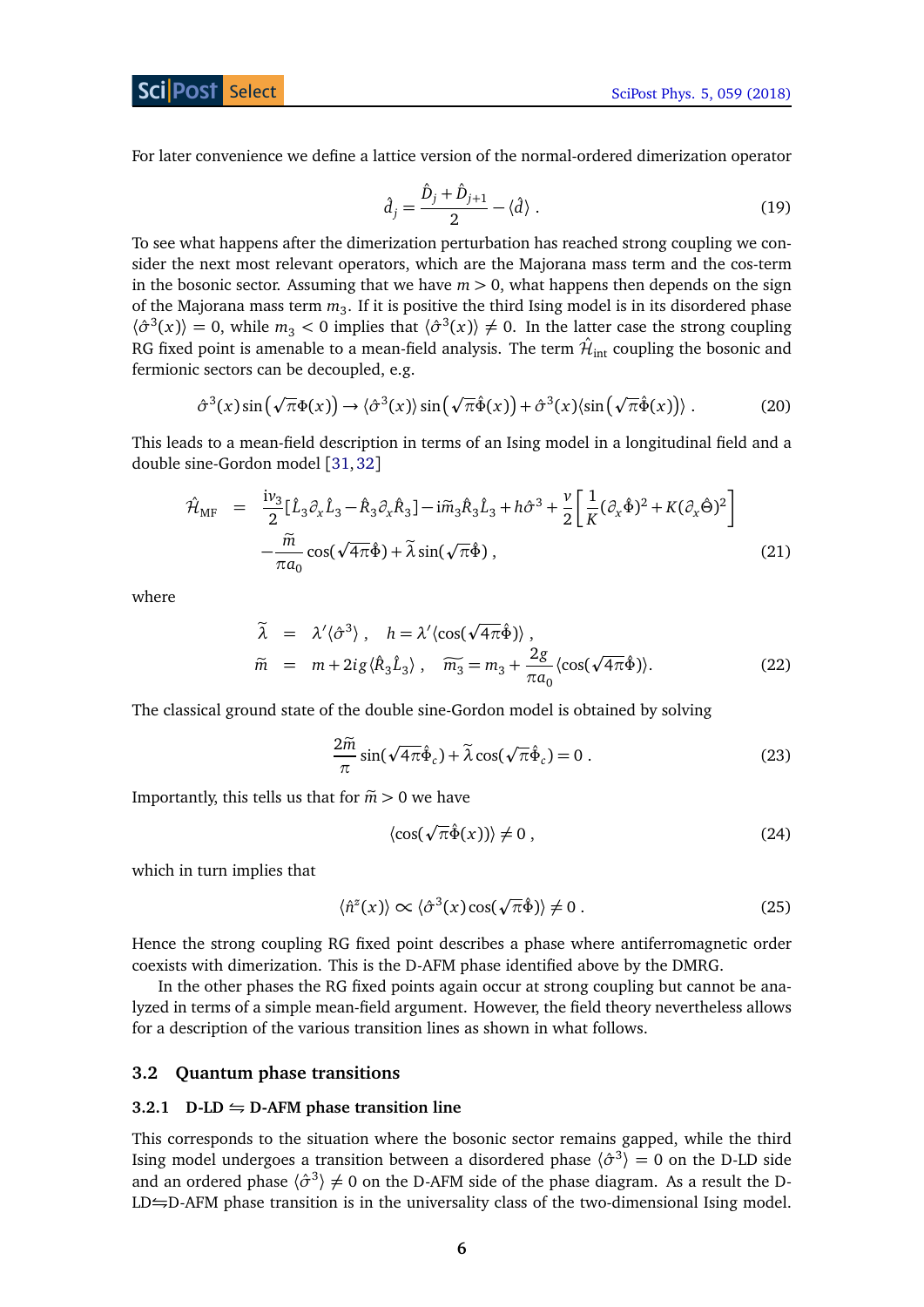#### **ScilPost [Select](https://scipost.org)**

In the vicinity of the transition we may project onto the low-energy Ising degrees of freedom following e.g. Ref. [[33](#page-17-1)]. Details are given in Appendix [A.](#page-12-0) This yields

$$
\left. \hat{m}_j^z \right|_{\text{low}} = A \partial_x \hat{\sigma}^3(x) + \dots \,, \tag{26}
$$

$$
\left. \hat{n}_j^z \right|_{\text{low}} = B\hat{\sigma}^3(x) + \dots \,, \tag{27}
$$

$$
\hat{d}_j\Big|_{\text{low}} = iC\hat{R}_3(x)\hat{L}_3(x) + \dots \tag{28}
$$

Along the phase transition line we thus have

<span id="page-6-2"></span>
$$
\langle \hat{n}_j^z \hat{n}_{j+\ell}^z \rangle = B^2 \ell^{-1/4} + \dots \,, \tag{29}
$$

$$
\langle \hat{m}_j^z \hat{n}_{j+\ell}^z \rangle = -\frac{AB}{4} \ell^{-5/4} + \dots \,, \tag{30}
$$

$$
\langle \hat{m}_j^z \hat{m}_{j+\ell}^z \rangle = \frac{5A^2}{16} \ell^{-9/4} + \dots \,, \tag{31}
$$

<span id="page-6-3"></span>and

$$
\langle \hat{d}_j \hat{d}_{j+\ell} \rangle = C^2 \ell^{-2} + \dots \tag{32}
$$

The predictions [\(29\)](#page-6-2)–[\(32\)](#page-6-3) are compared to iDMRG simulations below.

#### <span id="page-6-0"></span>**3.2.2 D-H**  $\leq$  **D-AFM** phase transition line

The D-AFM to D-H transition is described by the same scenario as discussed above, since it also belongs to the Ising universality class with  $c = 1/2$ . Accordingly, Eqs. [\(29\)](#page-6-2)–[\(32\)](#page-6-3) are valid on this transition line as well.

#### <span id="page-6-1"></span>**3.2.3 D-H**  $\leq$  **D-LD** phase transition line

As we cross from the D-AFM into the D-H phase at fixed *∆* by increasing *D* the (effective) Majorana mass  $m_3$  increases. Assuming that this relation continues to hold, the characteristic energy scale in the Majorana sector can eventually become large compared to that of the bosonic sector and it is then justified to integrate out the Majorana sector. This leads to an effective low-energy description in terms of a sine-Gordon model

$$
\hat{\mathcal{H}}_{\text{low}} = \frac{\nu}{2} \left[ \frac{1}{K} (\partial_x \hat{\Phi})^2 + K (\partial_x \hat{\Theta})^2 \right] - \frac{m^*}{\pi a_0} \cos(\sqrt{4\pi} \hat{\Phi}) \,. \tag{33}
$$

The main effect of integrating out the Majorana sector is the renormalization of the sine-Gordon coupling. Importantly, *m*<sup>∗</sup> can vanish for particular values of *D*, which corresponds to a phase transition line described by a LL characterized by the LL parameter *K*. The low-energy projections of the lattice spin operators along this line are

$$
\hat{d}_j\Big|_{\text{low}} = A_D \cos\left(\sqrt{4\pi} \hat{\Phi}(x)\right) + \dots \,,\tag{34}
$$

$$
\left.\hat{n}_j^z\right|_{\text{low}} = A_z \sin\left(\sqrt{4\pi}\hat{\Phi}(x)\right) + \dots \,,\tag{35}
$$

$$
\left. \hat{n}_j^x \right|_{\text{low}} = A_x \cos\left(\sqrt{\pi} \hat{\Theta}(x)\right) + \dots \,, \tag{36}
$$

$$
(S_j^{\dagger})^2\Big|_{\text{low}} = A_2 e^{i\sqrt{4\pi}\hat{\Theta}(x)} + \dots , \tag{37}
$$

$$
\left. \hat{m}_j^x \right|_{\text{low}} = \frac{a_0}{\sqrt{\pi}} \partial_x \hat{\Phi}(x) + \dots \,. \tag{38}
$$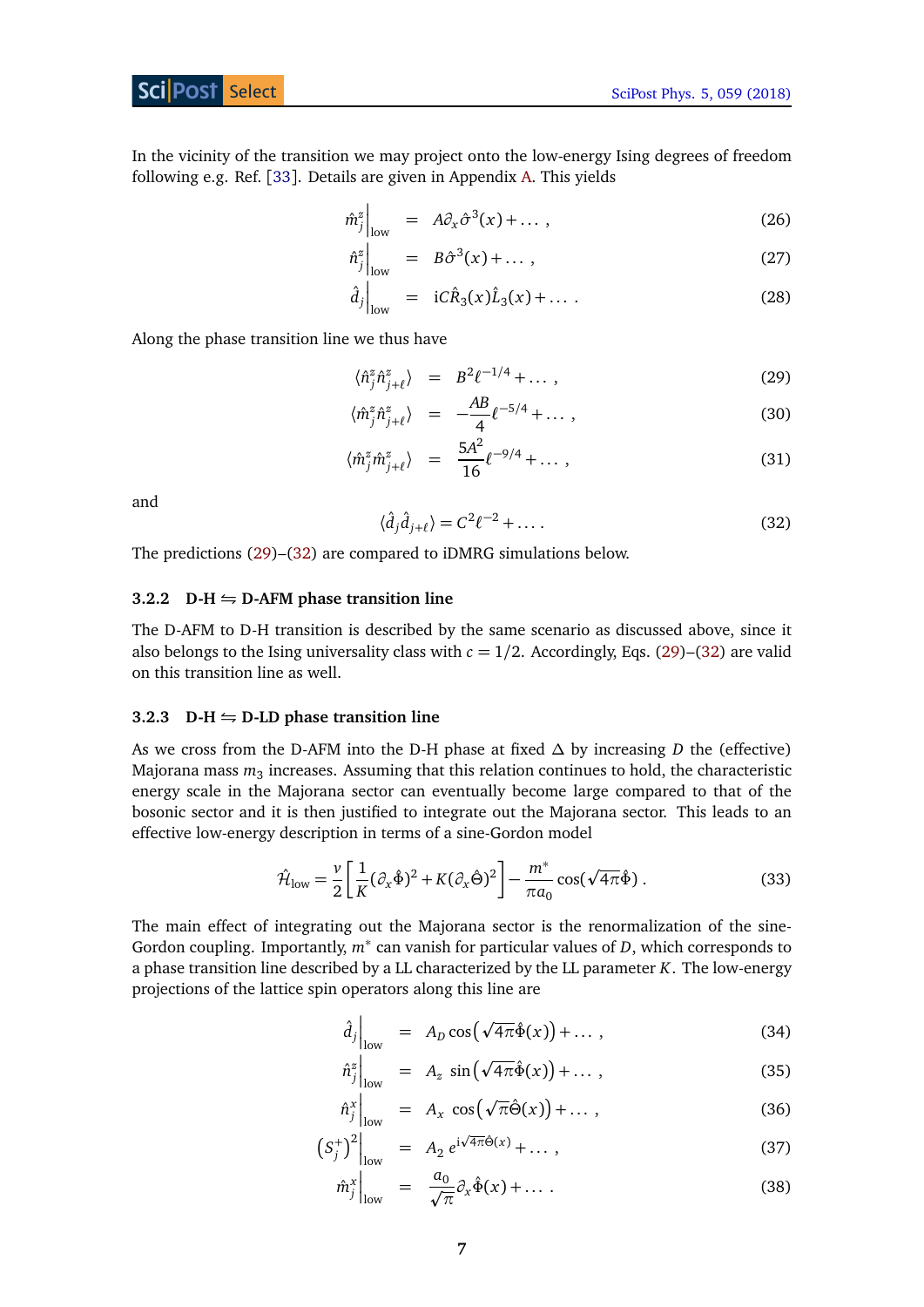## **Sci Post [Select](https://scipost.org)**

This gives the following field-theory predictions for power-law decays of two-point functions

<span id="page-7-4"></span>
$$
\langle \hat{n}_j^z \hat{n}_{j+\ell}^z \rangle = \frac{A_z^2}{2} \ell^{-2K} + \dots, \tag{39}
$$

$$
\langle \hat{n}_j^{\alpha} \hat{n}_{j+\ell}^{\alpha} \rangle = \frac{A_x^2}{2} \ell^{-1/2K} + \dots, \quad \alpha = x, y,
$$
 (40)

$$
\langle (\hat{S}_j^+)^2 (\hat{S}_{j+\ell}^-)^2 \rangle = A_2^2 \ell^{-2/K} + \dots, \tag{41}
$$

$$
\langle \hat{m}_j^z \hat{m}_{j+\ell}^z \rangle = \frac{K}{2\pi^2} \ell^{-2} + \dots, \tag{42}
$$

$$
\langle \hat{d}_j \hat{d}_{j+\ell} \rangle = \frac{A_D^2}{2} \ell^{-2K} + \dots \tag{43}
$$

## <span id="page-7-0"></span>**4 DMRG analysis**

In this section, we examine various two-point correlation functions of the lattice Hamiltonian [\(2\)](#page-1-2) using iDMRG in order to prove the field-theory predictions described in the last section. Then, the topological properties of each phase are discussed by simulating topological order parameters.

### <span id="page-7-1"></span>**4.1 Quantum phase transitions**

<span id="page-7-3"></span>

Figure 2: The connected longitudinal spin-spin (upper panels) and dimerization (lower panels) two-point functions at the Ising transition point for fixed  $D/J = 3$ (left panels) and  $D/J = 1$  (right panels) with  $\delta = 0.1$ , obtained by iDMRG with  $\chi$  = 1600. Correlation functions (symbols) show a power-law decay in accordance with the field-theory predictions Eqs. [\(29\)](#page-6-2)–[\(32\)](#page-6-3) [lines].

### <span id="page-7-2"></span>**4.1.1 D-LD**  $\leftrightharpoons$  **D-AFM** and **D-H**  $\leftrightharpoons$  **D-AFM** Ising phase transition lines

For fixed *D*/*J* = 3 and  $\delta$  = 0.1 the Ising QPT occurs at  $\Delta_c \approx 3.303$  between D-LD and D-AFM phases as extracted from correlation length *ξχ*. At this transition point various two-point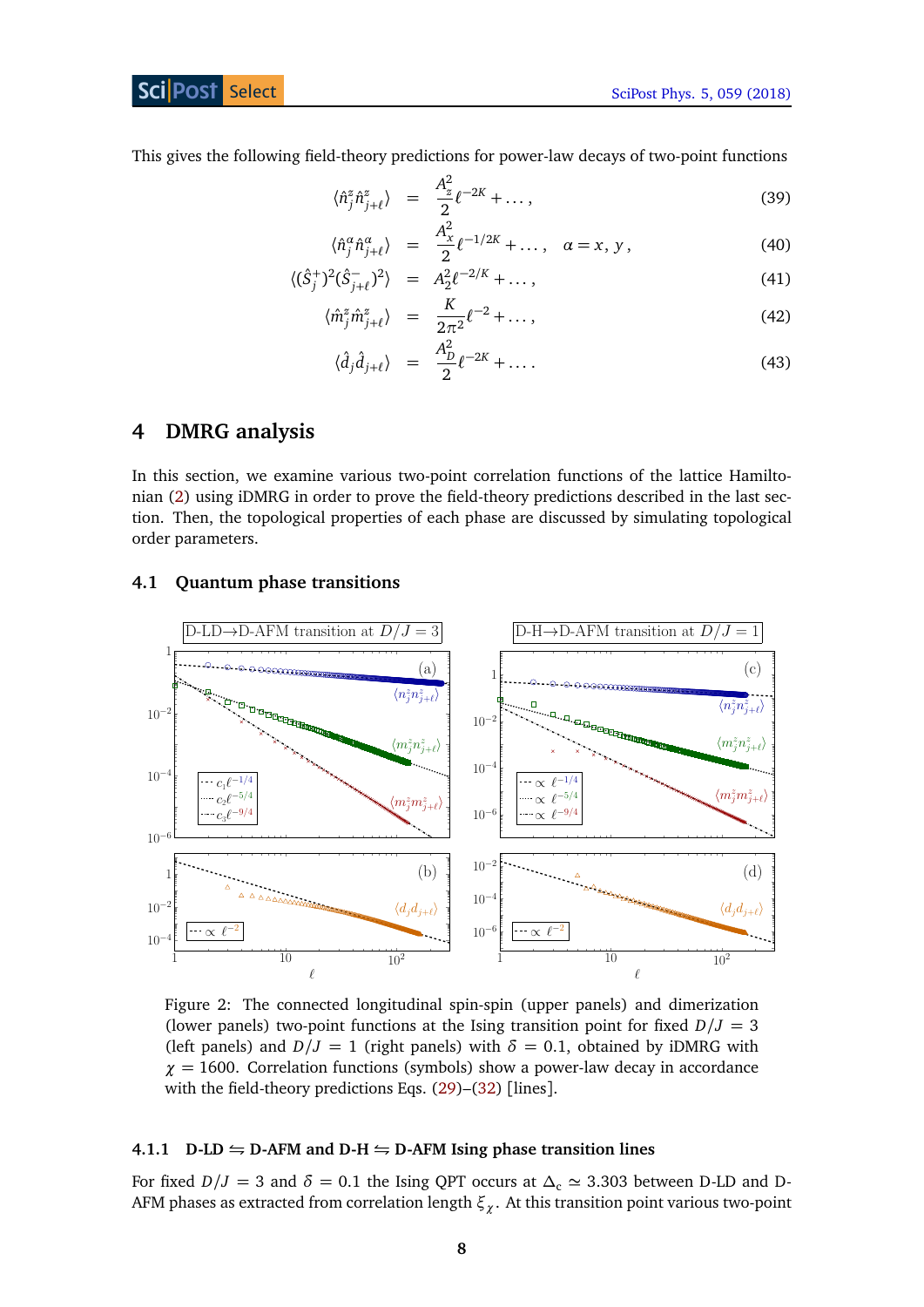functions can be computed by iDMRG. Here,  $\chi = 1600$ . As shown in Fig. [2\(](#page-7-3)a) field-theory predictions for diverse two-point functions of *z*-component spin operators [\(29\)](#page-6-2)–[\(31\)](#page-6-2) can be proved by iDMRG. Figure [2\(](#page-7-3)b) demonstrates that also the dimer-dimer correlation function is in agreement with the power-law behavior according to Eq. [\(32\)](#page-6-3) for large distances  $\ell \gg 1$ .

The relations between the coefficients in Eqs. [\(29\)](#page-6-2)–[\(32\)](#page-6-3) can be verified by fitting the iDMRG data to the field-theory predictions. For instance, in the case of the D-LD=D-AFM transition at *D*/*J* = 3 [Fig. [2\(](#page-7-3)a)], we obtain  $c_1 \approx 0.381$  (*B*  $\approx 0.617$ ) and  $c_3 \approx 0.158$  (*A*  $\approx 0.711$ ), i.e.,  $AB/4 \simeq 0.110$ , which is in good agreement with  $c_2 \simeq 0.114$  from Eq. [\(30\)](#page-6-2).

Along the Ising critical line separating the D-H and D-AFM phases the long-distance behavior of these correlation functions determined by iDMRG is again in excellent agreement with field-theory predictions, *cf.* Eqs. [\(29\)](#page-6-2)-[\(32\)](#page-6-3). A representative example is shown in Figs. [2\(](#page-7-3)c) and (d) for  $D/J = 1$  and  $\Delta_c \approx 1.789$ .

#### <span id="page-8-2"></span> $10^1$   $10^2$ 10<sup>−</sup><sup>6</sup> 10<sup>-4</sup> 10<sup>−</sup><sup>2</sup> 1  $\ell$  $\ell^{-1/2K}$  (K ∼ 1.234)<br> $\ell^{-2/K}$  (K − 1.225)  $\frac{N-2/K}{(K)}$   $(K \sim 1.235)$  $(K \sim 1.246)$ (a)  $D/J=1$  $\langle n_i^z \rangle$ z,  $\frac{z_j}{j}n^z_j$ z  $\binom{z}{j+\ell}$  $\langle n_i^+$  $+$  $j^+n^-_j$ −  $\bar{j}+\ell\rangle$  $\langle (S_j^+)^2 (S_{j+\ell}^-)^2 \rangle$  $^{2}$  $10^{-6}$  1 10 10<sup>−</sup><sup>4</sup> 10<sup>−</sup><sup>2</sup> 1  $\sqrt{2}$  $(K \sim 1.240)$ (b)  $D/J=1$  $\langle d_i d_j \rangle$  $1.0$  1.5 2.0 2.5  $0.5 -$ 1 1.5  $D/J$ K(c)  $\delta = 0.1$

#### <span id="page-8-0"></span>**4.1.2 D-H**  $\leq$  **D-LD** phase transition line

Figure 3: Spin-spin (a) and dimer-dimer (b) correlation functions at the  $c = 1$  transition for  $D/J = 1$  and  $\delta = 0.1$  computed by iDMRG with bond dimension  $\chi = 1600$ . The extracted values of the LL parameter *K* are in good agreement. (c) Extrapolated values of LL parameters *K* via *S*(*q*) of Eq. [\(44\)](#page-8-1) on the *c* = 1 transition line for  $\delta$  = 0.1, obtained by DMRG with up to  $L = 1024$  sites and open boundary conditions.

Along the line of Gaussian QPTs separating the D-H and D-LD phases the exponents characterizing the long-distance behavior of correlation functions depends on the LL parameter *K* as described in Eqs. [\(39\)](#page-7-4)-[\(41\)](#page-7-4) and [\(43\)](#page-7-4). In order to facilitate a comparison to the field-theory results we therefore require the LL parameter *K*. For fixed  $D/J = 1$  the Gaussian transition occurs at  $\Delta_c$   $\simeq$  1.135. In Figs. [3\(](#page-8-2)a) and (b) we show numerical results of correlation functions obtained by iDMRG. The values of LL parameters extracted from the fits to Eqs. [\(39\)](#page-7-4)-[\(41\)](#page-7-4) and [\(43\)](#page-7-4) show reasonable agreement with each other.

These values can also be extracted from the long-distance behavior of the smooth part of the spin-spin correlation function [\(42\)](#page-7-4), that is, the LL parameter determines the amplitude of the correlation function but not the exponent. We calculate the longitudinal spin correlation function and isolate the smooth component from a Fourier transformed structure factor

<span id="page-8-1"></span>
$$
S(q) = \frac{1}{L} \sum_{j\ell} e^{iq(j-\ell)} \left( \left\langle \hat{S}_j^z \hat{S}_\ell^z \right\rangle - \left\langle \hat{S}_j^z \right\rangle \left\langle \hat{S}_\ell^z \right\rangle \right) \tag{44}
$$

for  $q \approx 0$ , where  $q = 2\pi/L$ . The LL parameter is determined as  $K = \lim_{q \to 0} \pi S(q)/q$  [[34](#page-17-2)]. Figure [3\(](#page-8-2)c) shows the results for the Luttinger parameter *K* on the  $c = 1$  line for  $\delta = 0.1$ .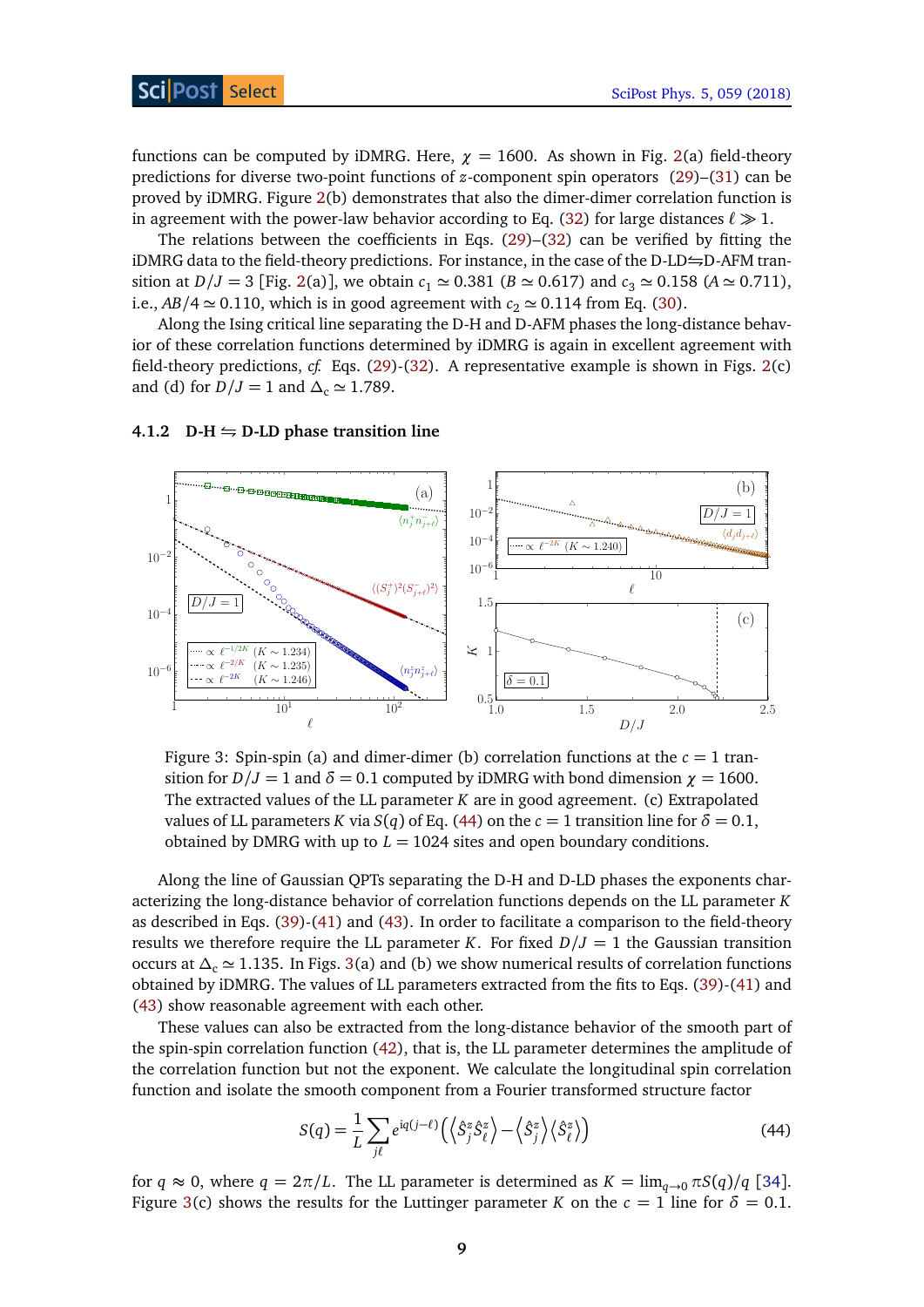At  $\Delta = 1$  we have  $K = 1.215$ , in reasonable agreement with the values obtained from the exponents of correlation functions in Figs. [3\(](#page-8-2)a) and (b). Following the Gaussian transition line by increasing  $\Delta$  and  $D/J$  the Luttinger parameter decreases and takes the value  $K \simeq 1/2$ at the point when the Gaussian line merges with the line of Ising QPTs.

## <span id="page-9-0"></span>**4.2 Topological order parameters**

Let us now explore the topological properties of the phases of the model [\(2\)](#page-1-2). Following Vidal [[35](#page-17-3)], we use the infinite matrix-product-state representation formed by *χ* × *χ* matrices *Γ<sup>σ</sup>* and a positive real, diagonal matrix *Λ*:

$$
|\psi\rangle = \sum_{\cdots \sigma_j, \sigma_{j+1}\cdots} \cdots \Lambda \Gamma_{\sigma_j} \Lambda \Gamma_{\sigma_{j+1}} \cdots |\cdots \sigma_j, \sigma_{j+1}, \cdots \rangle, \tag{45}
$$

where the index *σ* labels the basis states of the local Hilbert spaces. The *Γ<sup>σ</sup>* and *Λ* are assumed to be in the canonical form:

$$
\sum_{\sigma} \Gamma_{\sigma} \Lambda^2 \Gamma_{\sigma}^{\dagger} = 1 = \sum_{\sigma} \Gamma_{\sigma}^{\dagger} \Lambda^2 \Gamma_{\sigma} . \tag{46}
$$

If  $|\psi\rangle$  is invariant under an internal symmetry represented by a unitary matrix  $\Sigma_{\sigma\sigma'}$ , then the transformed *Γ<sup>σ</sup>* matrices satisfy [[5,](#page-15-4)[36](#page-17-4)]

$$
\sum_{\sigma'} \Sigma_{\sigma \sigma'} \Gamma_{\sigma'} = e^{i\theta} U^{\dagger} \Gamma_{\sigma} U. \tag{47}
$$

Here *U* is a unitary matrix that commutes with *Λ*, and *e* i*θ* is a phase factor. In the case of time reversal symmetry (inversion symmetry), *Γ<sup>σ</sup>* on the left-hand side is replaced by its complex conjugate  $\Gamma_{\sigma}^{\dagger}$  (its transpose  $\Gamma_{\sigma}^{T}$ ). Exploiting the properties of the matrices *U* each SPT phase can be classified [[5](#page-15-4)]: In the case of time reversal (inverse) symmetry the matrices satisfy  $U_{\mathcal{T}}U_{\mathcal{T}}^* = \pm 1$  ( $U_{\mathcal{I}}U_{\mathcal{I}}^* = \pm 1$ ), and the sign can be used to distinguish different SPT phases. In presence of a  $\mathbb{Z}_2^{\infty} \times \mathbb{Z}_2$  symmetry the order parameter is given by

$$
O_{\mathbb{Z}_2 \times \mathbb{Z}_2} = \frac{1}{\chi} \text{Tr} \left( U_x U_z U_x^{\dagger} U_z^{\dagger} \right), \tag{48}
$$

where we use the symmetry operations  $\hat{R}^x = \exp(i\pi \sum_j \hat{S}^x_j)$  and  $\hat{R}^z = \exp(i\pi \sum_j \hat{S}^z_j)$  to calculate  $U_x$  and  $U_z$ .

In the presence of dimerization the unit cell consists of two sites, which we have to block together in order to apply the above description. For the model [\(2\)](#page-1-2), blocking sites across weak bonds gives the same values of the order parameters as blocking across strong bonds. Figure [4](#page-10-2) shows the iDMRG results for the order parameters in case of inverse and  $\mathbb{Z}_2\times\mathbb{Z}_2$  symmetries. If  $U_x$  and  $U_z$  commute ( $O_{\mathbb{Z}_2 \times \mathbb{Z}_2} = 1$ ), the system is in a trivial phase, i.e., a site-factorizable LD state, whereas if they anticommute ( $O_{\mathbb{Z}_2 \times \mathbb{Z}_2} = -1$ ), the system realizes a non-trivial Haldane state. If the symmetry is broken, we set  $O_{\mathbb{Z}_2 \times \mathbb{Z}_2} = 0$ . Obviously, the order parameter  $O_{\mathbb{Z}_2 \times \mathbb{Z}_2}$ changes its sign only if a phase transition occurs between D-LD and D-H phases.  $O_{\mathcal{I}}$  behaves similarly to  $O_{\mathbb{Z}_2 \times \mathbb{Z}_2}$ , i.e.,  $O_{\mathcal{I}} = \pm 1$  for the two symmetric phases, and  $O_{\mathcal{I}} = 0$  in the D-AFM phase.

To summarize this subsection, dimerization does not affect the topological properties of the system [\(2\)](#page-1-2), so that the D-H (D-LD) phase remains a non-trivial (trivial) SPT phase as in the system without dimerization [\(1\)](#page-1-1).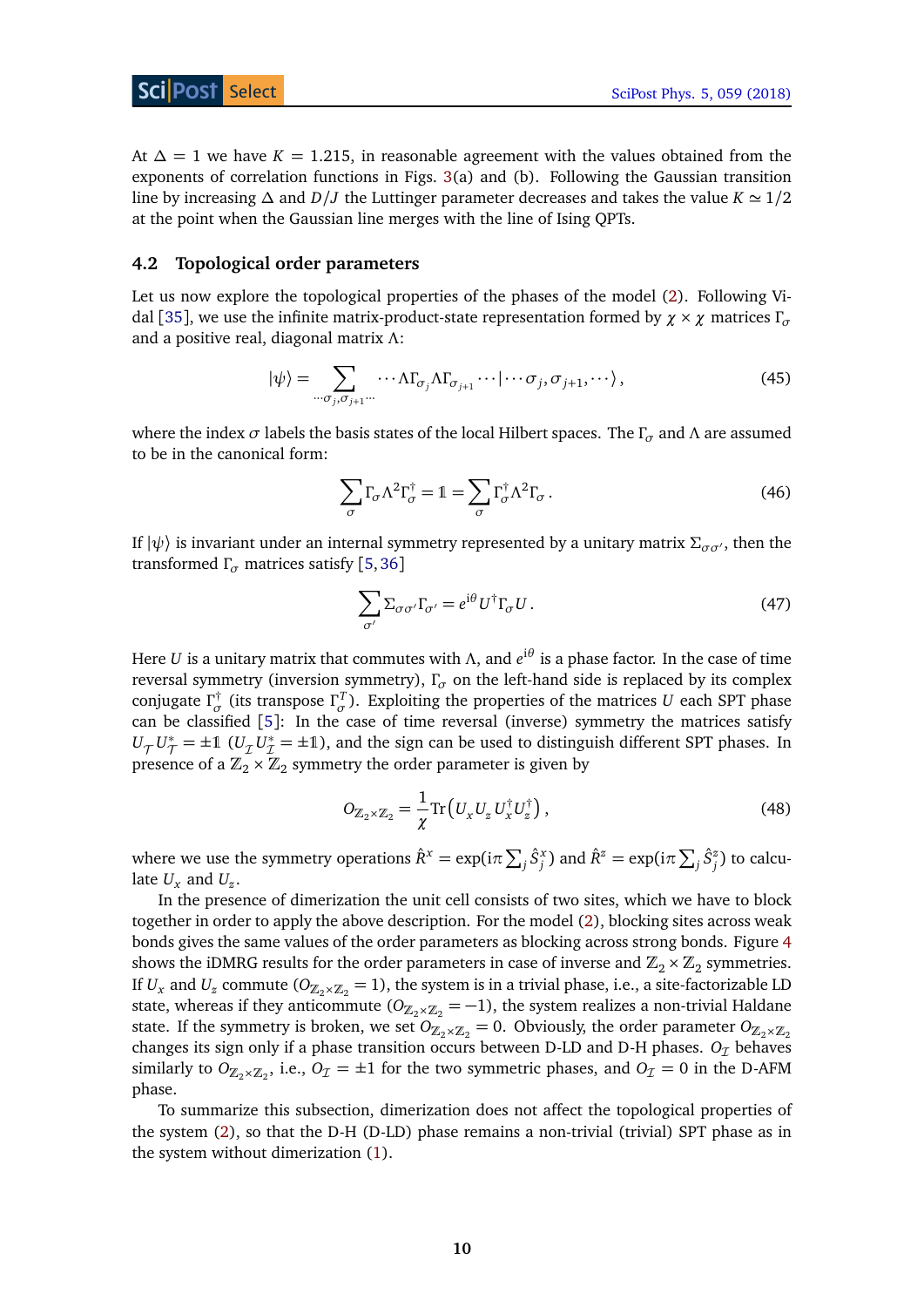<span id="page-10-2"></span>

Figure 4: Topological order parameters for inversion symmetry  $O_\mathcal{I}$  and  $\mathbb{Z}_2 \times \mathbb{Z}_2$  spin rotation symmetry  $O_{\mathbb{Z}_2 \times \mathbb{Z}_2}$  at  $D/J = 1$  and  $\delta = 0.1.$ 

## <span id="page-10-0"></span>**5 Relevance to experiments**

Let us finally relate our findings with experimental results. There are several realizations of spin-1 bond-alternating chains, such as  $\rm Ni(C_9H_24N_4)$   $\rm (NO_2)ClO_4$  [[37,](#page-17-5)[38](#page-17-6)] and [Ni(333-tet) $\rm (\mu$ -N<sub>3</sub>)<sub>n</sub>](ClO<sub>4</sub>)<sub>n</sub> [[39–](#page-17-7)[41](#page-17-8)]. Most remarkably, in the latter material a logarithmic decrease of the susceptibility was observed at low temperature, indicating a vanishing excitation gap [[19](#page-16-4)]. Comparing quantum Monte-Carlo simulations with experimental data suggested that the ma-terial is described by a Hamiltonian of the form [\(2\)](#page-1-2) with  $\delta = 0.25$ ,  $\Delta = 1$  and  $D/J = 0$ . Totsuka *et al.* [[42](#page-17-9)] determined the critical point for *D* = 0 numerically and obtained  $\delta_c = 0.25 \pm 0.01$ and  $c = 1$ , while results by Kitazawa and Nomura [[11](#page-15-10)] suggested that  $\delta_c = 0.2598$ . Importantly these parameter sets are close to the location of the point where the Gaussian and Ising phase transitions merge [[10,](#page-15-9)[11](#page-15-10)].

In the following, we therefore determine the ground-state phase diagram of the model [\(2\)](#page-1-2) for  $\delta = 0.25$  and reexamine the magnetic susceptibility of the above mentioned nickel compound using the infinite time-evolving block decimation (iTEBD) [[35](#page-17-3)]. Figure [5\(](#page-11-0)a) displays the corresponding phase diagram of the model [\(2\)](#page-1-2). Although the extent of the Haldane phase is significantly reduced, the Gaussian and Ising transition lines can still be detected numerically. As shown in Fig. [5\(](#page-11-0)b) the experimental data of the magnetic susceptibility for [Ni(333-tet)( $\mu$ - $N_3$ <sub>*n*</sub>](ClO<sub>4</sub>)<sub>*n*</sub> can be fitted most successfully for  $\Delta = 1$  and  $D/J = 0.02$ , taking the reported small single-ion anisotropy *D/J <* 0.1 [[19](#page-16-4)] into account. On the other hand, the numerical data at the Gaussian transition point for fixed  $\Delta = 1$  deviates from experimental ones in the lower-temperature regime. Thus, this nickel compound may be even closer to the Ising transition line than to the  $c=1$  transition line considered so far. It would be interesting to investigate signatures of the Ising QPT experimentally, e.g., by inelastic neutron scattering, where the corresponding dynamical structure factor can be calculated numerically, see Ref. [[43](#page-17-10)].

## <span id="page-10-1"></span>**6 Summary and Conclusions**

In this work we investigated the ground-state phase diagram and quantum criticality of the dimerized spin-1 *X X Z* chain with single-ion anisotropy *D*, employing a combination of analytical and numerical techniques. For weak dimerization ( $\delta \lesssim 0.26$ ) and single-ion anisotropy, the symmetry-protected topological Haldane phase survives and the transition between the D-LD and D-AFM phases, which is always of first order in the absence of dimerization, becomes partially continuous. The continuous section of the transition line belongs to the Ising universality class with central charge  $c = 1/2$ . With increasing the magnitude of *D*, this Ising line terminates at a tricritical Ising point with  $c = 7/10$ , above which the phase transition becomes first order. A comprehensive description of the phases and phase boundaries can be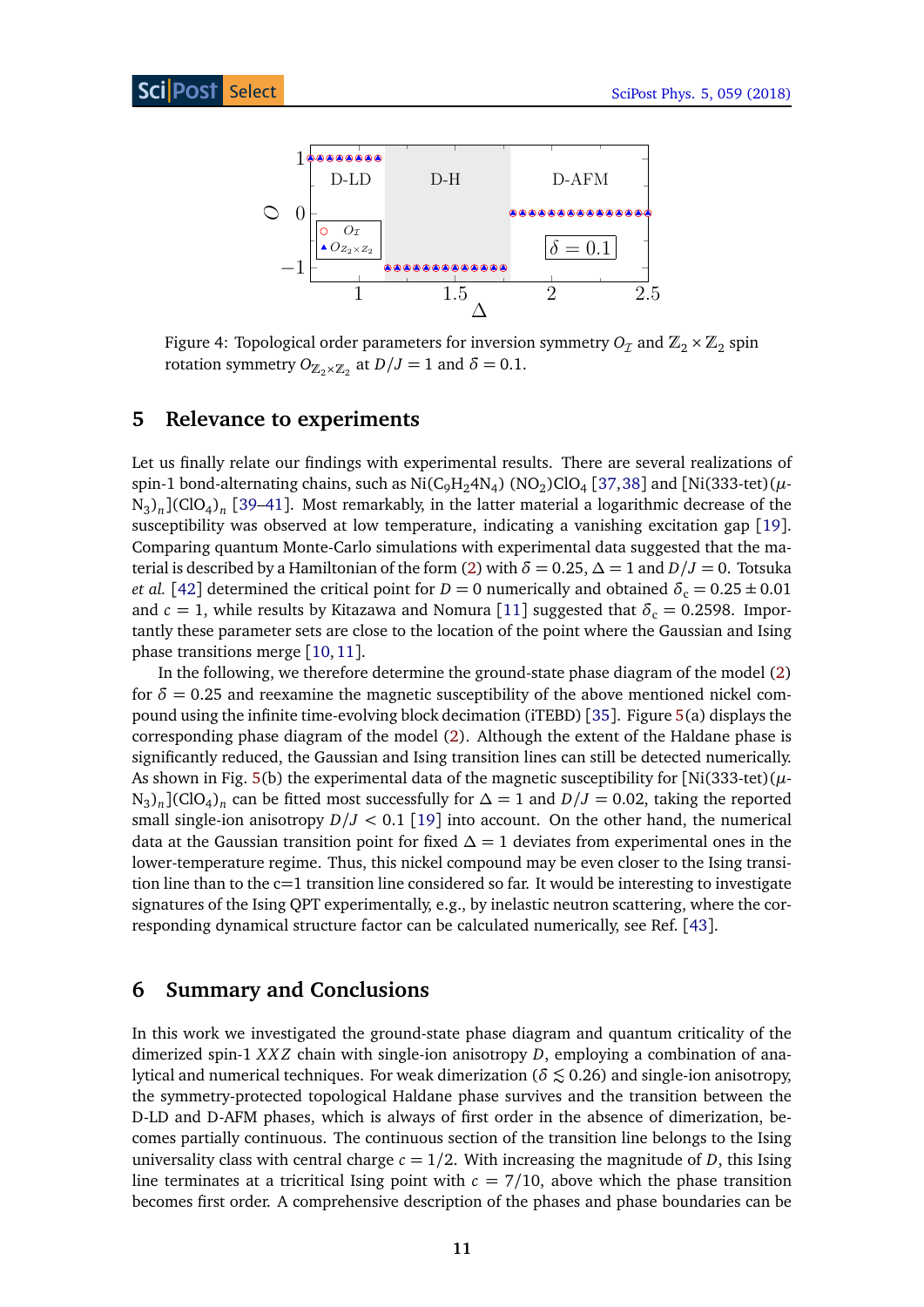<span id="page-11-0"></span>

Figure 5: (a) Ground-state phase diagram of the model [\(2\)](#page-1-2) for  $\delta = 0.25$ . The red star denotes the parameter set corresponding to the Ni compound [Ni(333 tet) $(\mu$ -N<sub>3</sub>)<sub>n</sub>](ClO<sub>4</sub>)<sub>n</sub>, and the green cross gives the Gaussian transition point  $[(D/J)_c \simeq 0.296]$  for fixed  $\Delta = 1$ . (b) Temperature dependence of the magnetic susceptibility of the powdered sample for  $\left[\text{Ni}(333\text{-tet})(\mu\text{-N}_3)_n\right]\left(\text{ClO}_4\right)_n$  (circles) taken from Ref. [[19](#page-16-4)]. The red solid line is the iTEBD data for  $\Delta = 1$ ,  $D/J = 0.02$  and  $\delta$  = 0.25 with *J*/ $k_B$  = 88 K and *g* = 2.45. For comparison, we also show the iTEBD result at the Gaussian transition for fixed  $\Delta = 1$  (green dashed line).

achieved by a bosonization-based field theory including three Majorana fermions. The fieldtheory predictions for various correlation functions have been confirmed by numerical iDMRG calculations.

Finally, we have revisited the experimental results for the Ni compound  $\left[\text{Ni}(333\text{-}\text{tet})\right](\mu$ -N3 )*n* ](ClO<sup>4</sup> )*n* showing gapless behavior and have demonstrated that the corresponding parameter set might be not only in the vicinity of the Gaussian transition line but also very close to the Ising transition line. Further experimental research for this material, such as neutron scattering, would be desirable.

## **Acknowledgements**

We thank M. Hagiwara for useful discussions and providing us with their experimental data. The iDMRG simulations were performed using the ITensor library [[44](#page-17-11)].

**Funding information** This work was supported by the Deutsche Forschungsgemeinschaft (Germany) under Grant No. FE 398/8-1 (FL), by the EPSRC under Grant No. EP/N01930X (FHLE) and the National Science Foundation under Grant No. NSF PHY-1748958 (FHLE). FHLE is grateful to the Erwin Schrödinger International Institute for Mathematics and Physics for hospitality and support during the programme on *Quantum Paths*. TY acknowledges support by a Chiba University SEEDS Fund and YO acknowledges support by a Grant-in-Aid for Scientific Research (Grant No. 17K05530) from JSPS of Japan. HF is grateful to the Los Alamos National Laboratory for hospitality and support.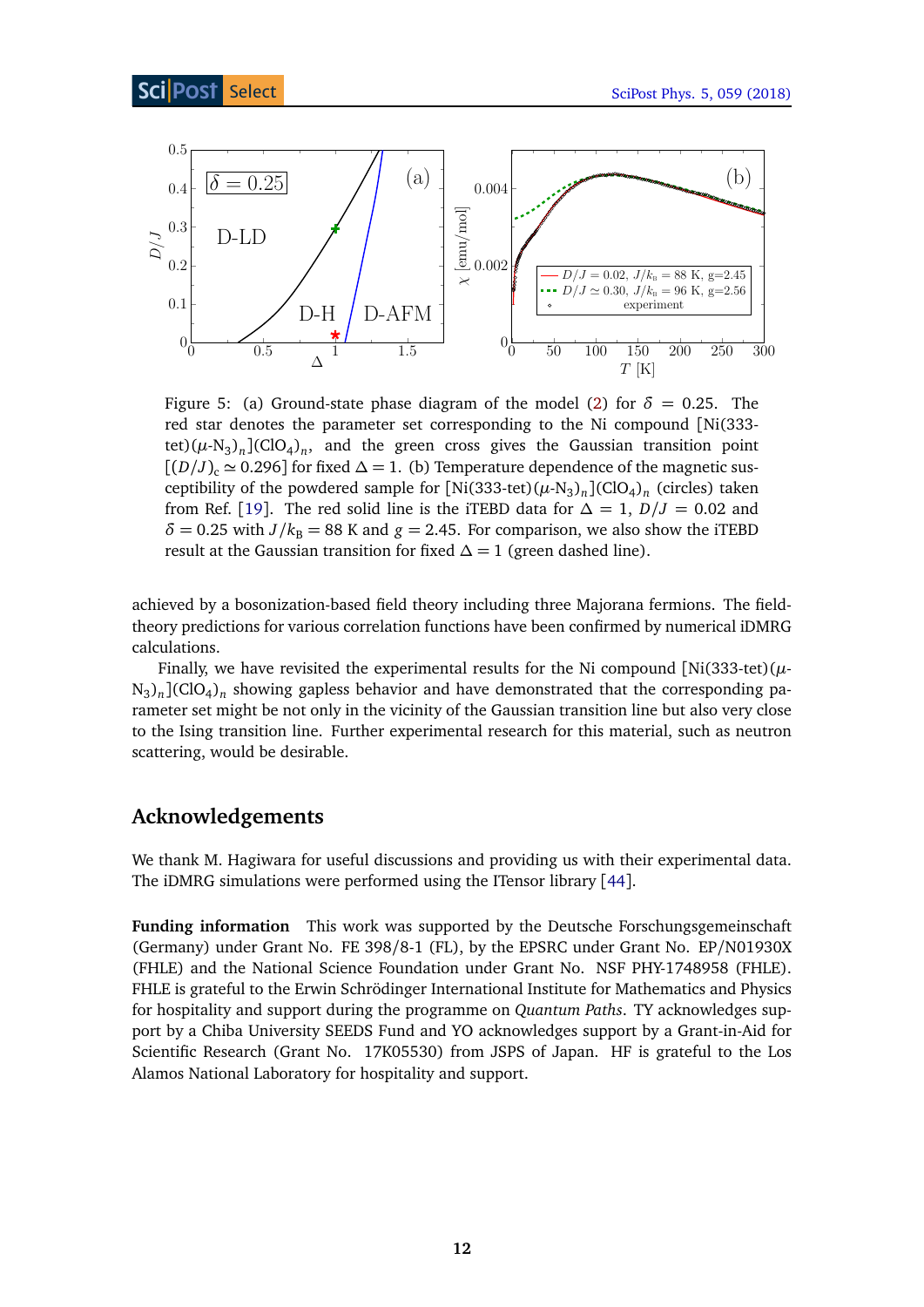## <span id="page-12-0"></span>**A Low-energy projections of operators**

Let us denote the Euclidean action corresponding to the Hamiltonian density [\(14\)](#page-4-1) by

$$
S = S_3 + S_B + S_{\text{int}} \,,\tag{49}
$$

where  $S_3$  and  $S_B$  involve only Ising and bosonic degrees of freedom respectively and  $S_{\rm int}$  describes the interaction between the two sectors. In the regimes where the mass scale associated with  $S_3$  is much smaller (larger) than the one associated with  $S_B$  and where  $S_{\rm int}$  can be treated as a perturbation, we may integrate out the bosonic (fermionic) degrees of freedom, see e.g. Ref. [[33](#page-17-1)].

## <span id="page-12-1"></span>**A.1 Integrating out the bosonic degrees of freedom**

This case pertains to the transition lines between the D-AFM phase and the D-LD and D-H phases. In these cases the low-energy projection of a general local operator is given by

$$
\hat{O}\Big|_{\text{low}} = \int \mathcal{D}\Phi \ e^{-S_B} e^{-S_{\text{int}}}\hat{O} = \langle \hat{O} \rangle_{\Phi} - \langle S_{\text{int}}\hat{O} \rangle_{\Phi} + \dots \,, \tag{50}
$$

where  $\langle \rangle_{\Phi}$  denotes the average with respect to the bosonic action  $S_{B}$ . As we have assumed that the parameter *m* is positive, we have

$$
\langle \sin(\sqrt{4\pi}\Phi) \rangle_{\Phi} = 0. \tag{51}
$$

This implies that the low-energy projection of the dimerization operator is

$$
\hat{D}_j\Big|_{\text{low}} \sim -\langle S_{\text{int}}\hat{\sigma}^3(x)\sin(\sqrt{\pi}\hat{\Phi}(x))\rangle_{\Phi} + \dots
$$
\n
$$
= -\lambda' \int d\tau dy \; \hat{\sigma}^3(x)\hat{\sigma}^3(y,\tau)\langle\sin(\sqrt{\pi}\hat{\Phi}(x,0))\sin(\sqrt{\pi}\hat{\Phi}(y,\tau))\rangle_{\Phi} + \dots
$$
\n
$$
= \langle \hat{d} \rangle + iC\hat{R}_3(x)\hat{L}_3(x) + \dots. \tag{52}
$$

In the last line we have used that the expectation value in the bosonic sector decays exponentially in the Euclidean distance  $r = \sqrt{(x - y)^2 + v^2 \tau^2}$ ,

$$
\langle \sin\left(\sqrt{\pi}\hat{\Phi}(x,0)\right)\sin\left(\sqrt{\pi}\hat{\Phi}(y,\tau)\right)\rangle_{\Phi} \propto e^{-r/\xi},\qquad(53)
$$

which in turn allows us to employ the operator product expansion in the Ising sector

$$
\hat{\sigma}^3(x)\hat{\sigma}^3(y,\tau) = \left(\frac{a_0}{r}\right)^{\frac{1}{4}} \left[1 - i\pi r \hat{R}_3(x)\hat{L}_3(x)\right] + \dots
$$
 (54)

Finally we have fixed the constant part in the low-energy projection by using that it must give the correct expectation value of the dimerization operator. Similarly we obtain

$$
\hat{M}_{j}^{z}\Big|_{\text{low}} \sim -\lambda' \int d\tau dy \; \hat{\sigma}^{3}(y,\tau) \langle \partial_{x} \hat{\Phi}(x,0) \sin(\sqrt{\pi} \hat{\Phi}(y,\tau)) \rangle_{\Phi} + \dots \n= A \partial_{x} \hat{\sigma}^{3}(x) + \dots. \tag{55}
$$

The leading contribution to the low-energy projection of  $\hat{n}^z_j$  occurs at order  $\hat{O}(\lambda')^0$  of our procedure and gives

$$
\hat{n}_j^z\Big|_{\text{low}} \sim B' \langle \cos(\sqrt{\pi} \Phi(x)) \rangle_{\Phi} \hat{\sigma}^3(x) + \dots \n= B \hat{\sigma}^3(x) + \dots
$$
\n(56)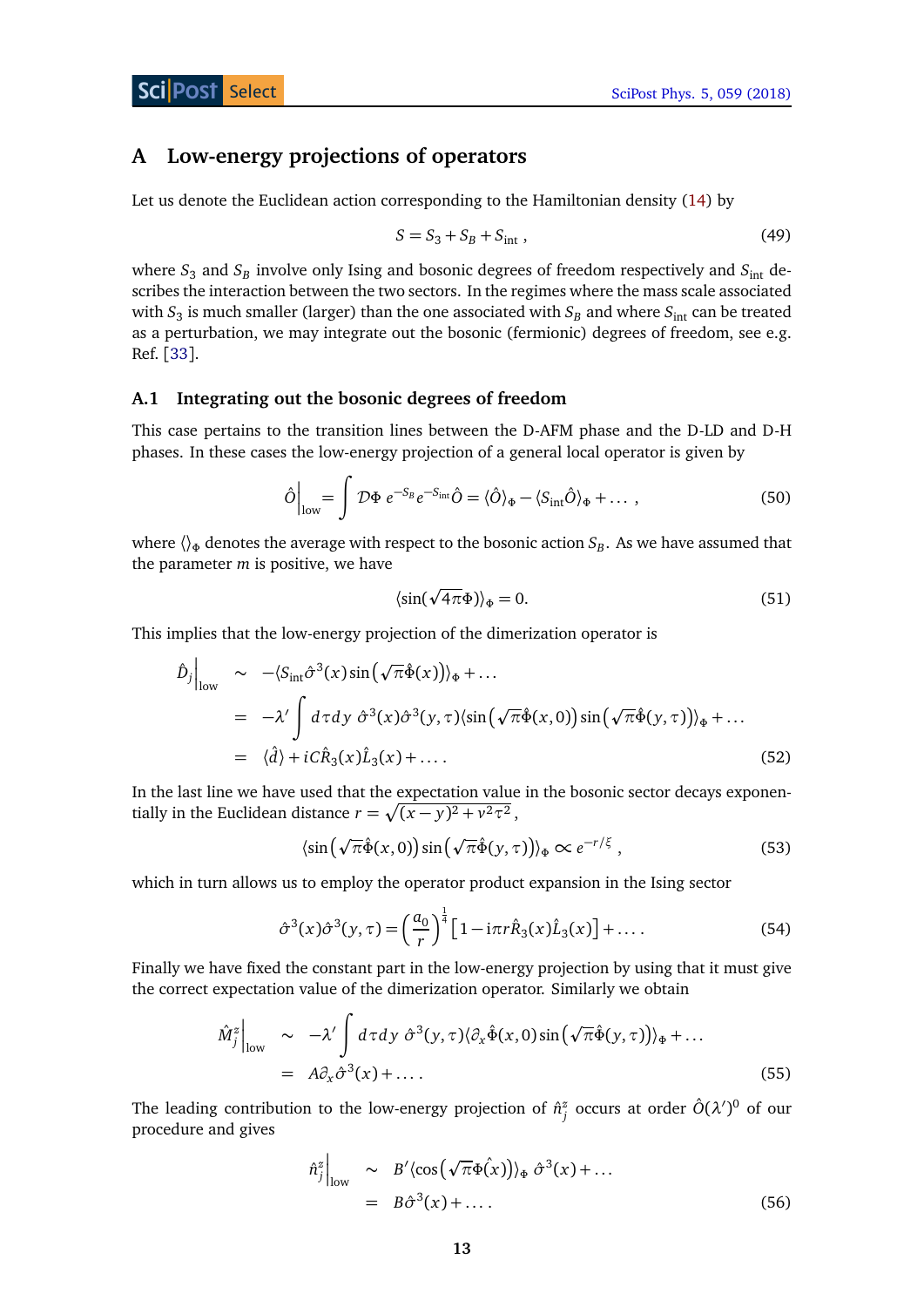

<span id="page-13-3"></span>

Figure 6: Correlation length *ξ<sup>χ</sup>* (upper panels) and central charge *c* ∗ (*L*) (lower panels) for fixed  $D/J = 1$  (left panels) and 3 (right panels) with  $\delta = 0.1$ .

### <span id="page-13-0"></span>**A.2 Integrating out the fermionic degrees of freedom**

This case pertains to the transition line between the D-LD and D-H phases. Here we have

$$
\hat{O}\Big|_{\text{low}} = \int \mathcal{D}\hat{R}_3 \mathcal{D}\hat{L}_3 \ e^{-S_3 - S_{\text{int}}} \hat{O} = \langle \hat{O} \rangle_3 - \langle S_{\text{int}} \hat{O} \rangle_3 + \dots \,, \tag{57}
$$

where  $\langle \rangle_3$  denotes the average with respect to the Majorana action  $\mathcal{S}_3$ . On the transition line we have  $m_3 > 0$  which implies

<span id="page-13-2"></span>
$$
\langle \hat{\mu}^3(x) \rangle_3 \neq 0. \tag{58}
$$

An immediate consequence of [\(58\)](#page-13-2) is that

$$
\left.\hat{n}_j^x\right|_{\text{low}} \sim \cos\left(\sqrt{\pi}\hat{\Theta}(x)\right) \langle \hat{\mu}^3(x) \rangle_3 + \dots \tag{59}
$$

The low-energy projections of other operators can be worked out as before

$$
\hat{n}_j^z\Big|_{\text{low}} \sim -\lambda' B' \int dy d\tau \, \langle \hat{\sigma}^3(x,0) \hat{\sigma}^3(y,\tau) \rangle_3 \sin\left(\sqrt{\pi} \hat{\Phi}(x,0)\right) \cos\left(\sqrt{\pi} \hat{\Phi}(y,\tau)\right) \n= A_z \sin\left(\sqrt{4\pi} \hat{\Phi}(x)\right) + \dots
$$
\n(60)

Here we have used that

$$
\langle \hat{\sigma}^3(x,0)\hat{\sigma}^3(y,\tau) \rangle_3 \propto e^{-r/\zeta},\tag{61}
$$

which permits us to employ operator product expansions in the bosonic sector. The projection of the dimerization operator is

$$
\hat{D}_j\Big|_{\text{low}} \sim -\lambda' \int d\tau dy \, \langle \hat{\sigma}^3(x) \hat{\sigma}^3(y,\tau) \rangle_3 \sin\left(\sqrt{\pi} \hat{\Phi}(x,0)\right) \sin\left(\sqrt{\pi} \hat{\Phi}(y,\tau)\right) + \dots \n= \langle \hat{d} \rangle + D \cos\left(\sqrt{4\pi} \hat{\Phi}\right) + \dots
$$
\n(62)

# <span id="page-13-1"></span>**B Determination of phase boundaries**

In this section, we explain how the QPT points and their universality classes are determined within the (i)DMRG method. Since the QPTs are the only points in the considered parameter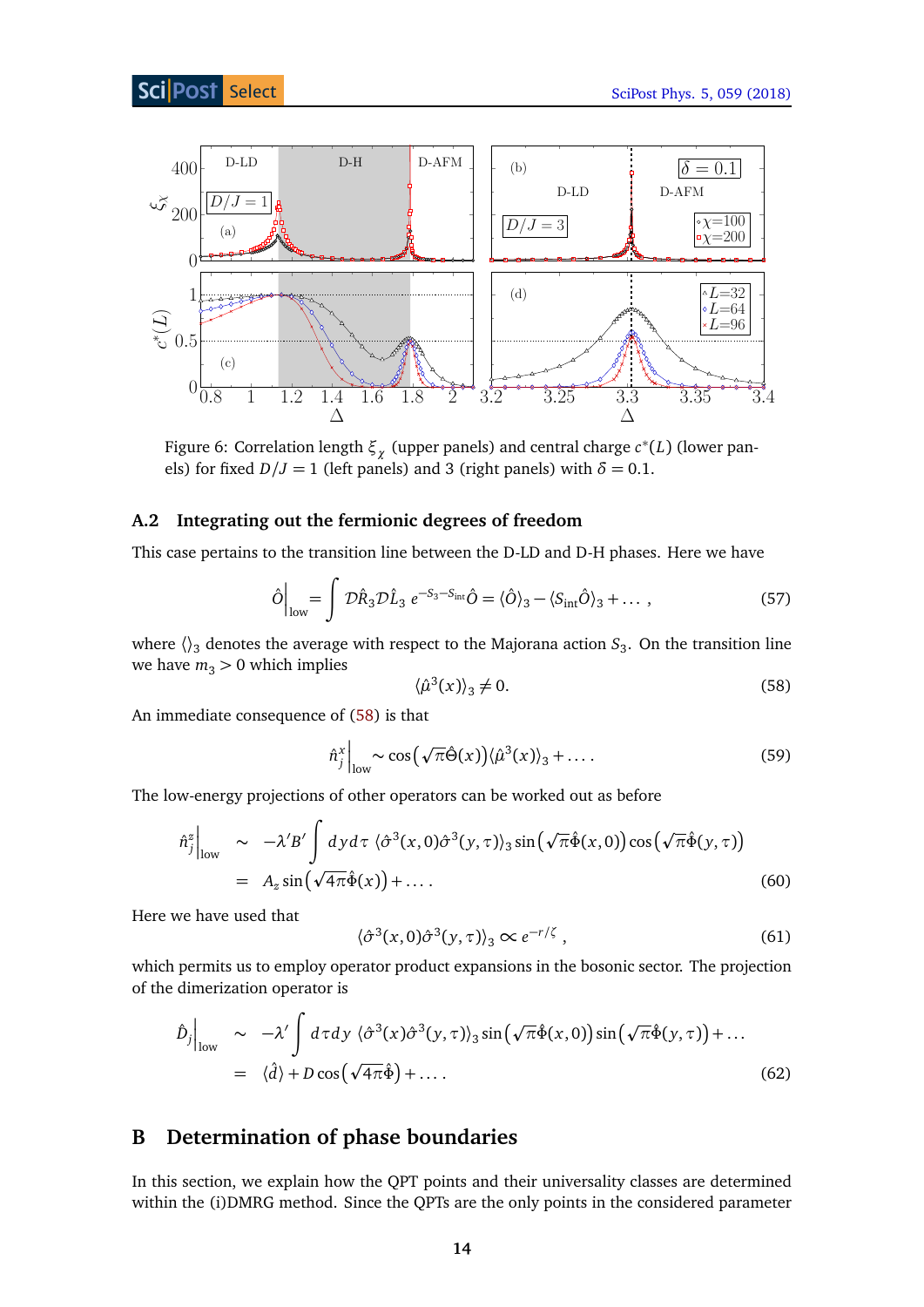<span id="page-14-1"></span>

Figure 7: (a) Phase diagram of the model [\(2\)](#page-1-2) for  $\delta = 0.5$ . D-LD $\rightleftharpoons$ D-AFM phase boundary of the continuous Ising transition terminates at a tricritical Ising point. Beyond this point, the QPT becomes first order. (b) Central charge  $c(L)$  on the D- $LD\rightleftharpoons$ D-AFM phase boundaries obtained numerically for  $L = 128$  and periodic boundary conditions.

region where the system becomes critical, they are easily obtained by simulating the correlation length  $\xi$ <sup>*x*</sup>, as demonstrated in Figs. [6\(](#page-13-3)a) and (b) for  $\delta = 0.1$  with fixed  $D/J = 1$  and 3, respectively. The divergence of the physical correlation length at a QPT is reflected by a pronounced peak of  $ξ_χ$  whose height increases with the bond dimension  $χ$ . From the peak positions for large enough *χ*, we pinpoint the phase transition with an accuracy of at least three digits. For *D*/*J* = 1 the transitions occur at  $\Delta_{c1} \simeq 1.135$  and  $\Delta_{c2} \simeq 1.789$  [see Fig. [6\(](#page-13-3)a)], while there is only one Ising transition at  $\Delta_c$   $\simeq$  3.303 [see Fig. [6\(](#page-13-3)b)].

The central charge  $c^*(L)$  calculated by DMRG also exhibits a peak structure around the critical points [see Figs.  $6(c)$  $6(c)$  and  $(d)$ ]. These peaks become more distinct with increasing system size *L*. From the heights of the peaks at large *L*, we obtain the central charges  $c = 1$ and  $c = 1/2$ , which are consistent with Gaussian- and Ising-type transitions, respectively. Moreover, the positions of the peaks agree with the QPT points estimated from the correlation length.

## <span id="page-14-0"></span>**C Ground-state phase diagram for strong dimerization**

With increasing dimerization the D-H phase is reduced, and it disappears for  $\delta \gtrsim 0.26$  [[11](#page-15-10)] if we limit ourselves to the parameter region  $J > 0$  and  $\delta > 0$ . Figure [7\(](#page-14-1)a) for  $\delta = 0.5$  demonstrates such a situation consisting of only D-LD and D-AFM phases, separated by continuous and first-order transition lines. At the meeting of these transition lines the numerically obtained central charge indicates  $c = 7/10$  [Fig. [7\(](#page-14-1)b)], suggesting that this point belongs to the tricritical Ising universality class.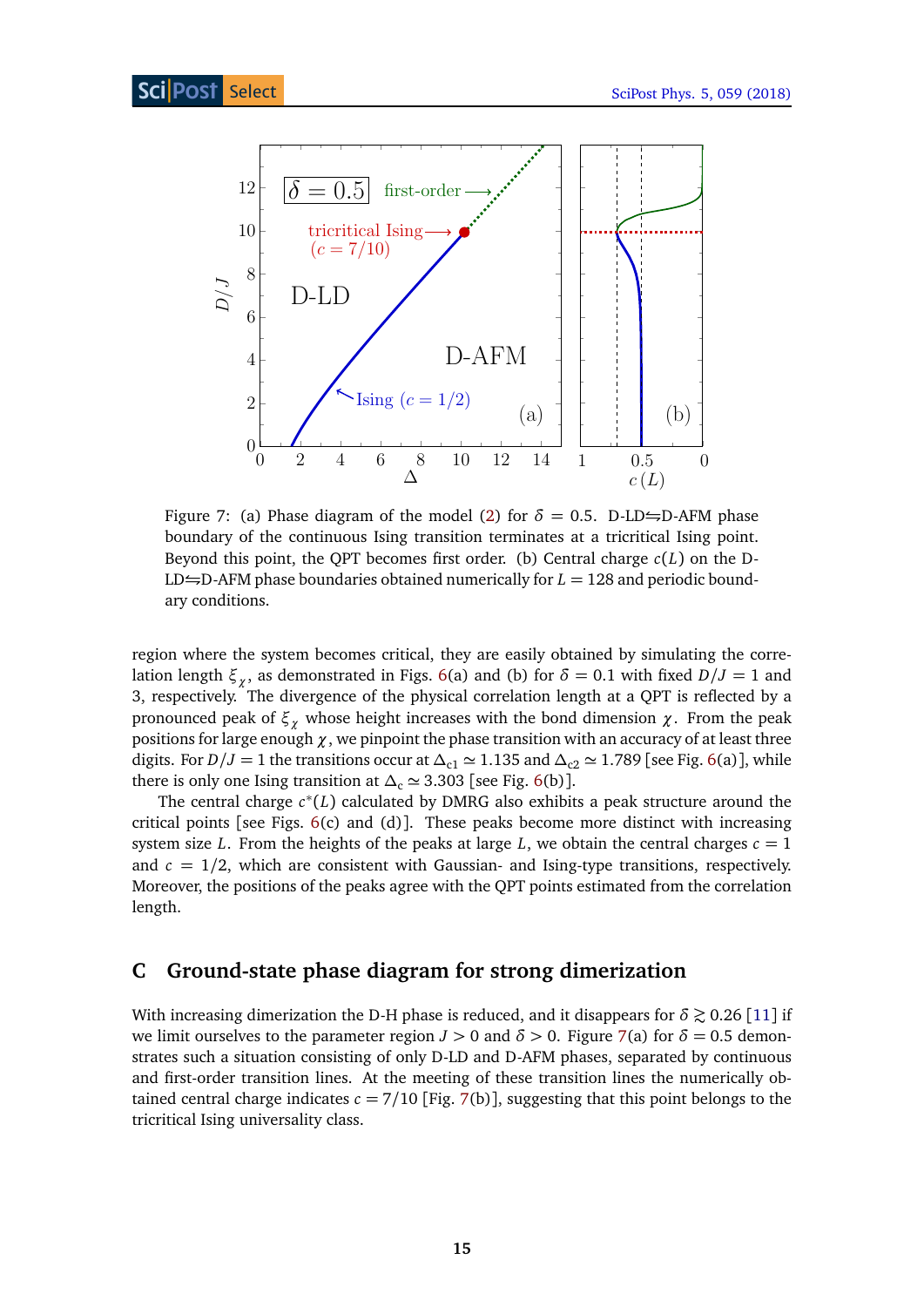## **References**

- <span id="page-15-0"></span>[1] F. D. M. Haldane, *Nonlinear field theory of large-spin Heisenberg antiferromagnets: Semiclassically quantized solitons of the one-dimensional easy-axis Néel state*, Phys. Rev. Lett. **50**, 1153 (1983), doi:10.1103/[PhysRevLett.50.1153.](http://dx.doi.org/10.1103/PhysRevLett.50.1153)
- <span id="page-15-1"></span>[2] I. Affleck, T. Kennedy, E. H. Lieb and H. Tasaki, *Rigorous results on valencebond ground states in antiferromagnets*, Phys. Rev. Lett. **59**, 799 (1987), doi:10.1103/[PhysRevLett.59.799.](http://dx.doi.org/10.1103/PhysRevLett.59.799)
- <span id="page-15-2"></span>[3] I. Affleck, *Quantum spin chains and the Haldane gap*, J. Phys.: Condens. Matter **1**, 3047 (1989), doi:10.1088/[0953-8984](http://dx.doi.org/10.1088/0953-8984/1/19/001)/1/19/001.
- <span id="page-15-3"></span>[4] Z.-C. Gu and X.-G. Wen, *Tensor-entanglement-filtering renormalization approach and symmetry-protected topological order*, Phys. Rev. B **80**, 155131 (2009), doi:10.1103/[PhysRevB.80.155131.](http://dx.doi.org/10.1103/PhysRevB.80.155131)
- <span id="page-15-4"></span>[5] F. Pollmann, A. M. Turner, E. Berg and M. Oshikawa, *Entanglement spectrum of a topological phase in one dimension*, Phys. Rev. B **81**, 064439 (2010), doi:10.1103/[PhysRevB.81.064439.](http://dx.doi.org/10.1103/PhysRevB.81.064439)
- <span id="page-15-5"></span>[6] W. J. L. Buyers, R. M. Morra, R. L. Armstrong, M. J. Hogan, P. Gerlach and a. K. Hirakawa, *Experimental evidence for the Haldane gap in a spin-1 nearly isotropic, antiferromagnetic chain*, Phys. Rev. Lett. **56**, 371 (1986), doi:10.1103/[PhysRevLett.56.371.](http://dx.doi.org/10.1103/PhysRevLett.56.371)
- <span id="page-15-6"></span>[7] J. P. Renard, M. Verdaguer, L. P. Regnault, W. A. C. Erkelens, J. Rossat-Mignod and W. G. Stirling, *Presumption for a quantum energy gap in the quasi-one-dimensional S = 1 Heisenberg antiferromagnet Ni(C*2*H*8*N*<sup>2</sup> *)*2*NO*<sup>2</sup> *(ClO*<sup>4</sup> *)*, Europhys. Lett. **3**, 945 (1987), doi:10.1209/[0295-5075](http://dx.doi.org/10.1209/0295-5075/3/8/013)/3/8/013.
- <span id="page-15-7"></span>[8] T. Delica, K. Kopinga, H. Leschke and K. K. Mon, *Thermal properties of chains of antiferromagnetically coupled spins with s= 1: Numerical evidence of the Haldane gap at nonzero temperatures*, Europhys. Lett. **15**, 55 (1991), doi:10.1209/[0295-5075](http://dx.doi.org/10.1209/0295-5075/15/1/010)/15/1/010.
- <span id="page-15-8"></span>[9] W. Chen, K. Hida and B. C. Sanctuary, *Ground-state phase diagram of S=1 XXZ chains with uniaxial single-ion-type anisotropy*, Phys. Rev. B **67**, 104401 (2003), doi:10.1103/[PhysRevB.67.104401.](http://dx.doi.org/10.1103/PhysRevB.67.104401)
- <span id="page-15-9"></span>[10] A. Kitazawa, K. Nomura and K. Okamoto, *Phase diagram of S=1 bond-alternating XXZ chains*, Phys. Rev. Lett. **76**, 4038 (1996), doi:10.1103/[PhysRevLett.76.4038.](http://dx.doi.org/10.1103/PhysRevLett.76.4038)
- <span id="page-15-10"></span>[11] A. Kitazawa and K. Nomura, *Critical properties of S=1 bond-alternating XXZ chains and hidden Z*2×*Z*<sup>2</sup> *symmetry*, J. Phys. Soc. Jpn. **66**, 3944 (1997), doi:10.1143/[JPSJ.66.3944.](http://dx.doi.org/10.1143/JPSJ.66.3944)
- <span id="page-15-11"></span>[12] F. Lange, S. Ejima and H. Fehske, *Criticality at the Haldane-insulator chargedensity-wave quantum phase transition*, Phys. Rev. B **92**, 041120 (2015), doi:10.1103/[PhysRevB.92.041120.](http://dx.doi.org/10.1103/PhysRevB.92.041120)
- <span id="page-15-13"></span>[13] S. Ejima, F. H. L. Essler, F. Lange and H. Fehske, *Ising tricriticality in the extended Hubbard model with bond dimerization*, Phys. Rev. B **93**, 235118 (2016), doi:10.1103/[PhysRevB.93.235118.](http://dx.doi.org/10.1103/PhysRevB.93.235118)
- <span id="page-15-12"></span>[14] S. Ejima, F. Lange, F. H.L. Essler and H. Fehske, *Critical behavior of the extended Hubbard model with bond dimerization*, Phys. B: Condens. Matter **536**, 474 (2018), doi:10.1016/[j.physb.2017.09.001.](http://dx.doi.org/10.1016/j.physb.2017.09.001)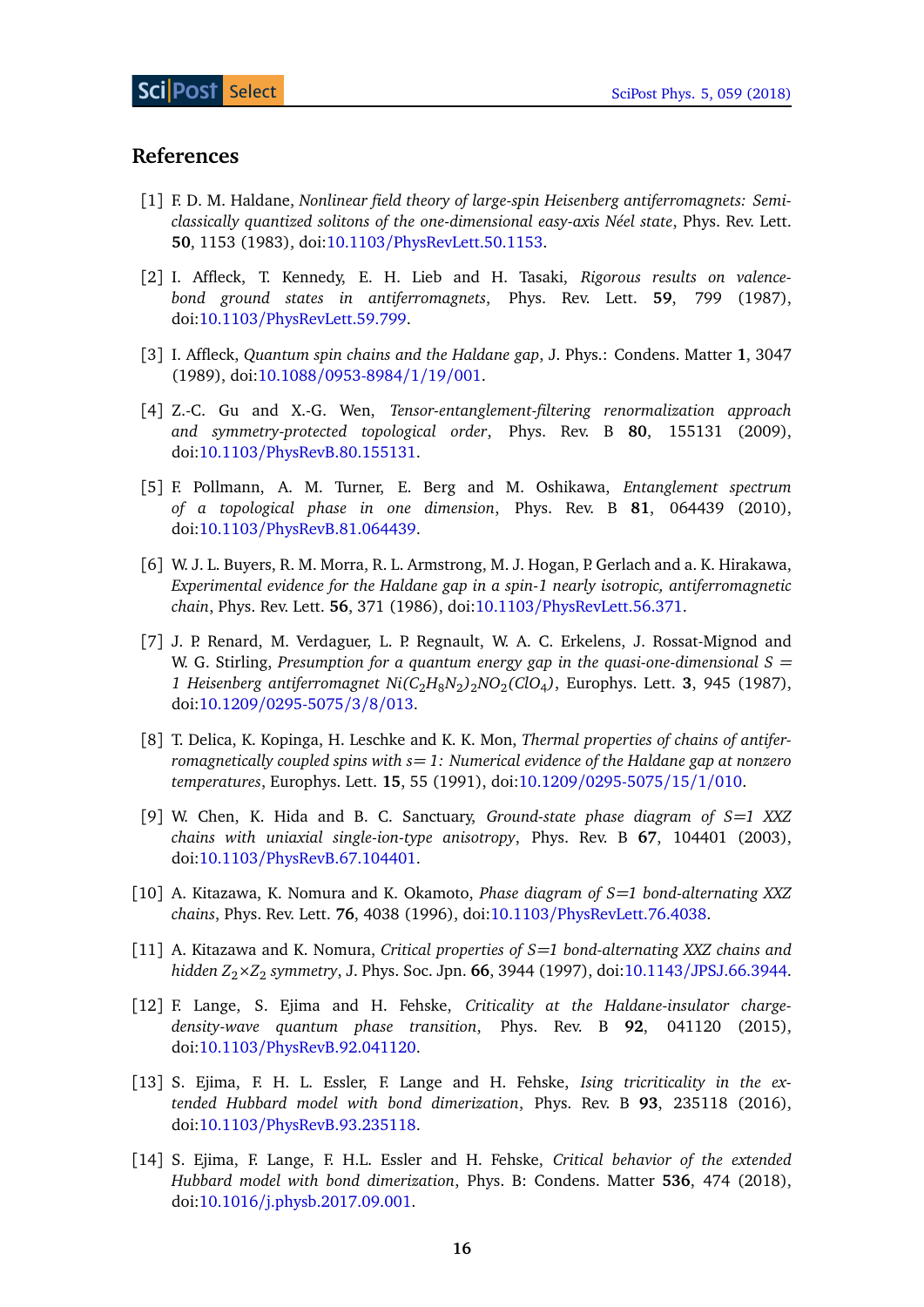## **Sci Post [Select](https://scipost.org)**

- <span id="page-16-0"></span>[15] D. Friedan, Z. Qiu and S. Shenker, *Conformal invariance, unitarity, and critical exponents in two dimensions*, Phys. Rev. Lett. **52**, 1575 (1984), doi:10.1103/[PhysRevLett.52.1575.](http://dx.doi.org/10.1103/PhysRevLett.52.1575)
- <span id="page-16-1"></span>[16] D. Friedan, Z. Qiu and S. Shenker, *Superconformal invariance in two dimensions and the tricritical Ising model*, Phys. Lett. B **151**, 37 (1985), doi:10.1016/[0370-2693\(85\)90819-](http://dx.doi.org/10.1016/0370-2693(85)90819-6) [6.](http://dx.doi.org/10.1016/0370-2693(85)90819-6)
- <span id="page-16-2"></span>[17] S. R. White, *Density matrix formulation for quantum renormalization groups*, Phys. Rev. Lett. **69**, 2863 (1992), doi:10.1103/[PhysRevLett.69.2863.](http://dx.doi.org/10.1103/PhysRevLett.69.2863)
- <span id="page-16-3"></span>[18] U. Schollwöck, *The density-matrix renormalization group in the age of matrix product states*, Ann. Phys. **326**, 96 (2011), doi:10.1016/[j.aop.2010.09.012.](http://dx.doi.org/10.1016/j.aop.2010.09.012)
- <span id="page-16-4"></span>[19] M. Hagiwara, Y. Narumi, K. Kindo, M. Kohno, H. Nakano, R. Sato and M. Takahashi, *Experimental verification of the gapless point in the S=1 antiferromagnetic bond alternating chain*, Phys. Rev. Lett. **80**, 1312 (1998), doi:10.1103/[PhysRevLett.80.1312.](http://dx.doi.org/10.1103/PhysRevLett.80.1312)
- <span id="page-16-5"></span>[20] I. P. McCulloch, *Infinite size density matrix renormalization group, revisited* (2008), [arXiv:0804.2509.](https://arxiv.org/abs/0804.2509)
- <span id="page-16-6"></span>[21] P. Calabrese and J. Cardy, *Entanglement entropy and quantum field theory*, J. Stat. Mech.: Theor. Exp. P06002 (2004), doi:10.1088/[1742-5468](http://dx.doi.org/10.1088/1742-5468/2004/06/P06002)/2004/06/P06002.
- <span id="page-16-7"></span>[22] S. Nishimoto, *Tomonaga-Luttinger-liquid criticality: Numerical entanglement entropy approach*, Phys. Rev. B **84**, 195108 (2011), doi:10.1103/[PhysRevB.84.195108.](http://dx.doi.org/10.1103/PhysRevB.84.195108)
- <span id="page-16-8"></span>[23] L. A. Takhtajan, *The picture of low-lying excitations in the isotropic Heisenberg chain of arbitrary spins*, Phys. Lett. A **87**, 479 (1982), doi:10.1016/[0375-9601\(82\)90764-2.](http://dx.doi.org/10.1016/0375-9601(82)90764-2)
- <span id="page-16-9"></span>[24] H. M. Babujian, *Exact solution of the one-dimensional isotropic Heisenberg chain with arbitrary spins S*, Phys. Lett. A **90**, 479 (1982), doi:10.1016/[0375-9601\(82\)90403-0.](http://dx.doi.org/10.1016/0375-9601(82)90403-0)
- <span id="page-16-10"></span>[25] A. M. Tsvelik, *Field-theory treatment of the Heisenberg spin-1 chain*, Phys. Rev. B **42**, 10499 (1990), doi:10.1103/[PhysRevB.42.10499.](http://dx.doi.org/10.1103/PhysRevB.42.10499)
- <span id="page-16-11"></span>[26] H. J. Schulz, *Phase diagrams and correlation exponents for quantum spin chains of arbitrary spin quantum number*, Phys. Rev. B **34**, 6372 (1986), doi:10.1103/[PhysRevB.34.6372.](http://dx.doi.org/10.1103/PhysRevB.34.6372)
- <span id="page-16-12"></span>[27] I. Affleck, *Critical behaviour of SU(n) quantum chains and topological non-linear σ-models*, Nucl. Phys. B **305**, 582 (1988), doi:10.1016/[0550-3213\(88\)90117-4.](http://dx.doi.org/10.1016/0550-3213(88)90117-4)
- [28] C. Itoi and M.-H. Kato, *Extended massless phase and the Haldane phase in a spin-1 isotropic antiferromagnetic chain*, Phys. Rev. B **55**, 8295 (1997), doi:10.1103/[PhysRevB.55.8295.](http://dx.doi.org/10.1103/PhysRevB.55.8295)
- [29] R. Assaraf, P. Azaria, M. Caffarel and P. Lecheminant, *Metal-insulator transition in the one-dimensional SU(N) Hubbard model*, Phys. Rev. B **60**, 2299 (1999), doi:10.1103/[PhysRevB.60.2299.](http://dx.doi.org/10.1103/PhysRevB.60.2299)
- <span id="page-16-13"></span>[30] S. R. Manmana, A. M. Läuchli, F. H. L. Essler and F. Mila, *Phase diagram and continuous pair-unbinding transition of the bilinear-biquadratic S=1 Heisenberg chain in a magnetic field*, Phys. Rev. B **83**, 184433 (2011), doi:10.1103/[PhysRevB.83.184433.](http://dx.doi.org/10.1103/PhysRevB.83.184433)
- <span id="page-16-14"></span>[31] M. Fabrizio, A. O. Gogolin and A. A. Nersesyan, *Critical properties of the double-frequency sine-Gordon model with applications*, Nucl. Phys. B **580**, 647 (2000), doi[:10.1016](http://dx.doi.org/10.1016/S0550-3213(00)00247-9)/S0550- [3213\(00\)00247-9.](http://dx.doi.org/10.1016/S0550-3213(00)00247-9)